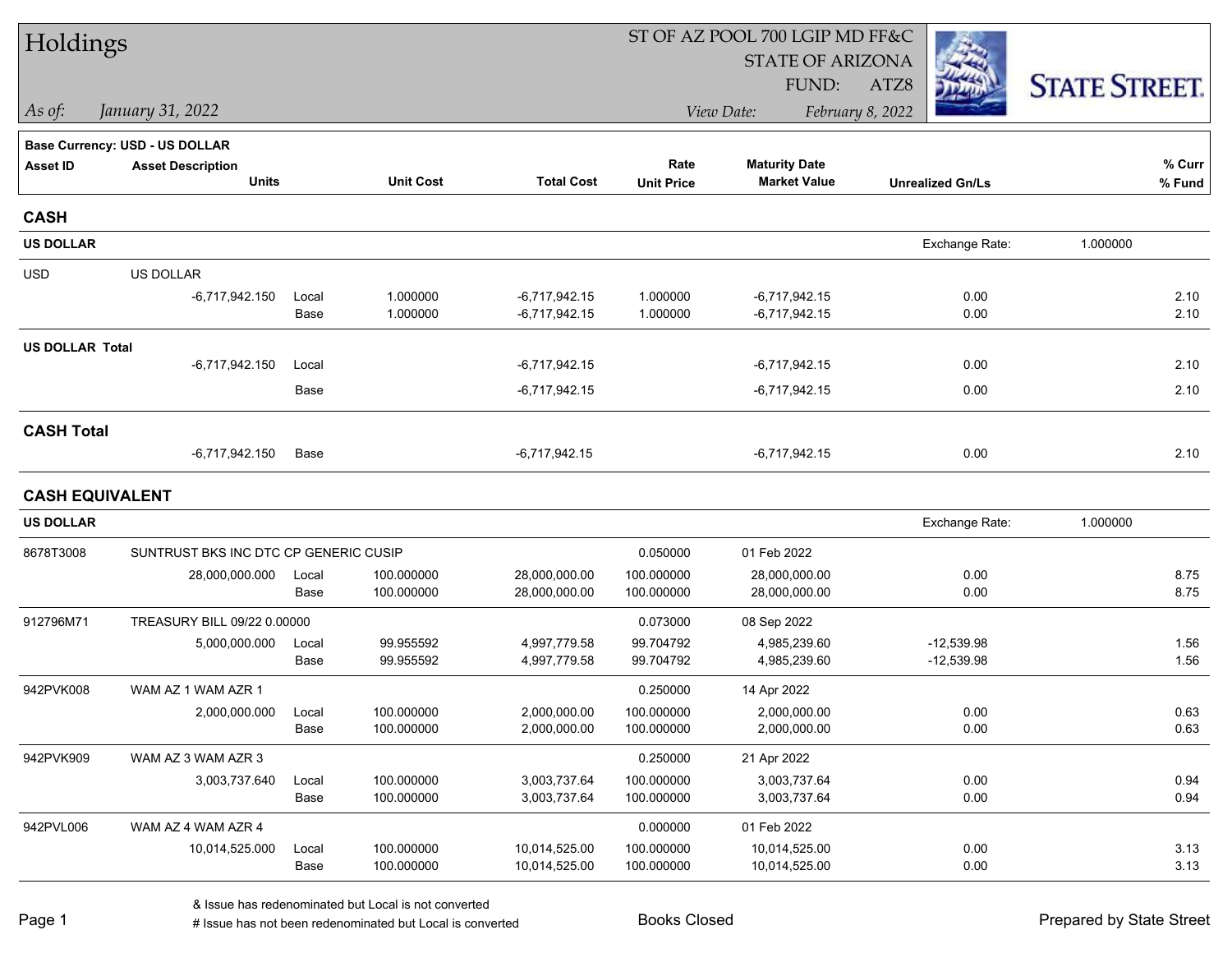| Holdings               |                                          |       |                  |                   |                           | ST OF AZ POOL 700 LGIP MD FF&C              |                         |                      |
|------------------------|------------------------------------------|-------|------------------|-------------------|---------------------------|---------------------------------------------|-------------------------|----------------------|
|                        |                                          |       |                  |                   |                           | <b>STATE OF ARIZONA</b>                     |                         |                      |
|                        |                                          |       |                  |                   |                           | <b>FUND:</b>                                | ATZ8                    | <b>STATE STREET.</b> |
| As of:                 | January 31, 2022                         |       |                  |                   |                           | View Date:                                  | February 8, 2022        |                      |
|                        |                                          |       |                  |                   |                           |                                             |                         |                      |
|                        | Base Currency: USD - US DOLLAR           |       |                  |                   |                           |                                             |                         |                      |
| <b>Asset ID</b>        | <b>Asset Description</b><br><b>Units</b> |       | <b>Unit Cost</b> | <b>Total Cost</b> | Rate<br><b>Unit Price</b> | <b>Maturity Date</b><br><b>Market Value</b> | <b>Unrealized Gn/Ls</b> | % Curr               |
|                        |                                          |       |                  |                   |                           |                                             |                         | % Fund               |
| 942PVNII4              | WAM AZ 7 WAM AZR 7                       |       |                  |                   | 0.250000                  | 15 Dec 2022                                 |                         |                      |
|                        | 2,000,000.000                            | Local | 100.000000       | 2,000,000.00      | 99.650500                 | 1,993,010.00                                | $-6,990.00$             | 0.62                 |
|                        |                                          | Base  | 100.000000       | 2,000,000.00      | 99.650500                 | 1,993,010.00                                | $-6,990.00$             | 0.62                 |
| 95763A914              | WESTERN ALLIANCE BANCORP PP              |       |                  |                   | 0.250000                  | 23 Jun 2022                                 |                         |                      |
|                        | 5,004,983.710                            | Local | 100.000000       | 5,004,983.71      | 100.000000                | 5,004,983.71                                | 0.00                    | 1.56                 |
|                        |                                          | Base  | 100.000000       | 5,004,983.71      | 100.000000                | 5,004,983.71                                | 0.00                    | 1.56                 |
| 979RFJ001              | ALLIANCE BANK OF ARIZONA MONEY           |       |                  |                   | 0.050000                  | 01 Feb 2022                                 |                         |                      |
|                        | 12,465.830                               | Local | 100.000000       | 12,465.83         | 100.000000                | 12,465.83                                   | 0.00                    | 0.00                 |
|                        |                                          | Base  | 100.000000       | 12,465.83         | 100.000000                | 12,465.83                                   | 0.00                    | 0.00                 |
| <b>US DOLLAR Total</b> |                                          |       |                  |                   |                           |                                             |                         |                      |
|                        | 55,035,712.180                           | Local |                  | 55,033,491.76     |                           | 55,013,961.78                               | $-19,529.98$            | 17.20                |
|                        |                                          | Base  |                  | 55,033,491.76     |                           | 55,013,961.78                               | $-19,529.98$            | 17.20                |
|                        |                                          |       |                  |                   |                           |                                             |                         |                      |
|                        | <b>CASH EQUIVALENT Total</b>             |       |                  |                   |                           |                                             |                         |                      |
|                        | 55,035,712.180                           | Base  |                  | 55,033,491.76     |                           | 55,013,961.78                               | $-19,529.98$            | 17.20                |
|                        |                                          |       |                  |                   |                           |                                             |                         |                      |
| <b>FIXED INCOME</b>    |                                          |       |                  |                   |                           |                                             |                         |                      |
| <b>US DOLLAR</b>       |                                          |       |                  |                   |                           |                                             | Exchange Rate:          | 1.000000             |
| 36178GHQ0              | GNMA POOL AA8339 GN 08/27 FIXED 3        |       |                  |                   | 3.000000                  | 15 Aug 2027                                 |                         |                      |
|                        | 530,409.950                              | Local | 102.566813       | 544,024.58        | 103.366772                | 548,267.64                                  | 4,243.06                | 0.17                 |
| Original Face:         | 5,000,000.000                            | Base  | 102.566813       | 544,024.58        | 103.366772                | 548,267.64                                  | 4,243.06                | 0.17                 |
| 36179MAF7              | GNMA II POOL MA0006 G2 04/27 FIXED 2.5   |       |                  |                   | 2.500000                  | 20 Apr 2027                                 |                         |                      |
|                        | 422,467.890                              | Local | 101.952522       | 430,716.67        | 101.279160                | 427,871.93                                  | $-2,844.74$             | 0.13                 |
| Original Face:         | 4,372,786.000                            | Base  | 101.952522       | 430,716.67        | 101.279160                | 427,871.93                                  | $-2,844.74$             | 0.13                 |
| 36179MCH1              | GNMA II POOL MA0072 G2 05/27 FIXED 2.5   |       |                  |                   | 2.500000                  | 20 May 2027                                 |                         |                      |
|                        | 521,672.100                              | Local | 101.723893       | 530,665.17        | 102.247611                | 533,397.26                                  | 2,732.09                | 0.17                 |
| Original Face:         | 5,000,000.000                            | Base  | 101.723893       | 530,665.17        | 102.247611                | 533,397.26                                  | 2,732.09                | 0.17                 |
| 36179MGP9              | GNMA II POOL MA0206 G2 07/27 FIXED 3.5   |       |                  |                   | 3.500000                  | 20 Jul 2027                                 |                         |                      |
|                        | 322,650.610                              | Local | 102.827015       | 331,771.99        | 104.566969                | 337,385.96                                  | 5,613.97                | 0.11                 |
| Original Face:         | 4,169,641.000                            | Base  | 102.827015       | 331,771.99        | 104.566969                | 337,385.96                                  | 5,613.97                | 0.11                 |

# Issue has not been redenominated but Local is converted Books Closed Prepared by State Street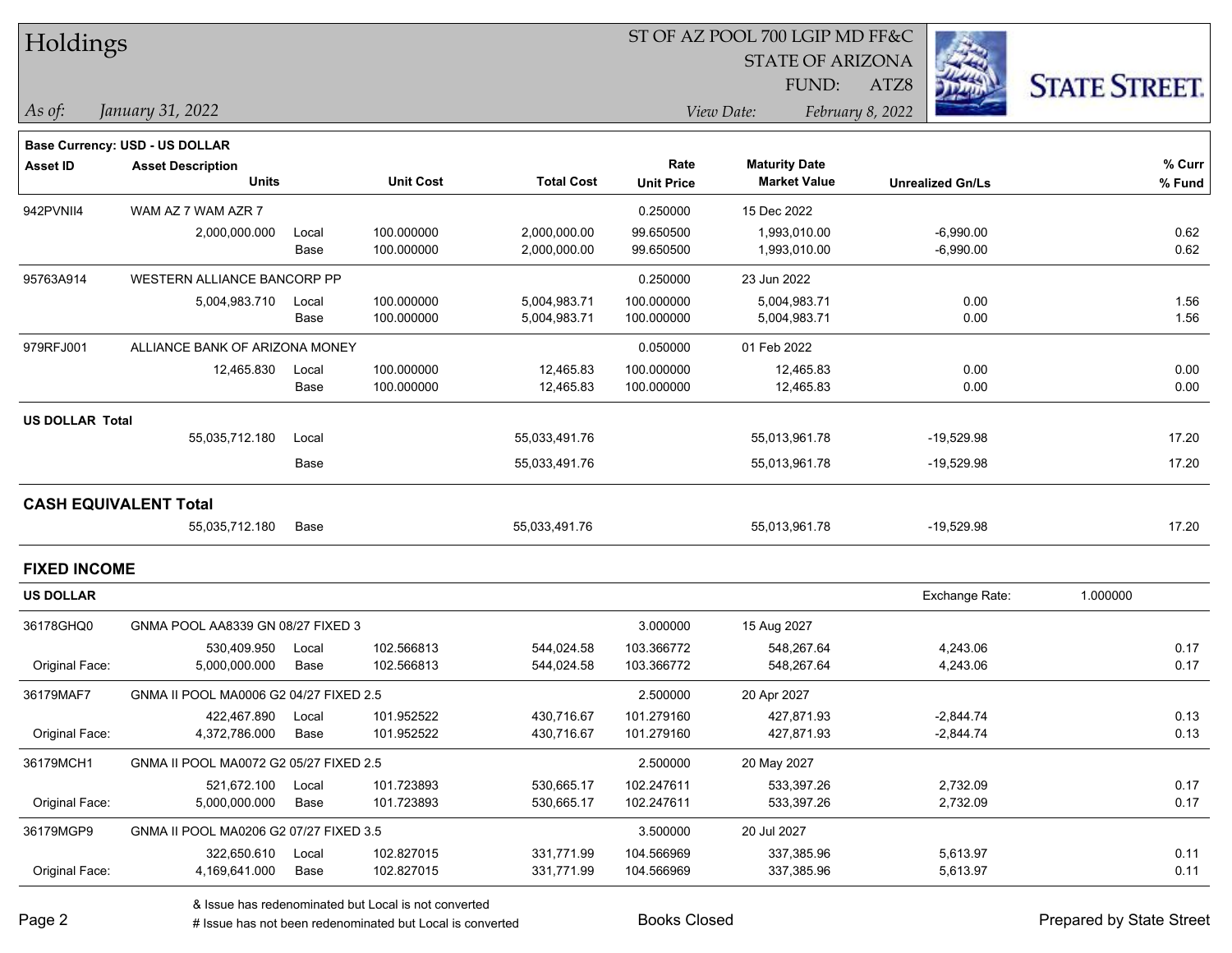| Holdings |
|----------|
|          |

## ST OF AZ POOL 700 LGIP MD FF&C

**Maturity Date**

STATE OF ARIZONA

ATZ8



**% Fund**

**% Curr**

*January 31, 2022 As of: View Date: February 8, 2022*

**Base Currency: USD - US DOLLAR**

FUND:

| 36179NDH8      | GNMA II POOL MA1004 G2 05/43 FIXED 3      |                                        |            |            | 3.000000   | 20 May 2043 |           |      |
|----------------|-------------------------------------------|----------------------------------------|------------|------------|------------|-------------|-----------|------|
|                | 213.682.580                               | Local                                  | 101.078946 | 215,988.10 | 101.665471 | 217,241.40  | 1,253.30  | 0.07 |
| Original Face: | 2,000,000.000                             | Base                                   | 101.078946 | 215,988.10 | 101.665471 | 217,241.40  | 1,253.30  | 0.07 |
| 36202F3T1      |                                           | GNMA II POOL 005310 G2 02/27 FIXED 3.5 |            |            | 3.500000   | 20 Feb 2027 |           |      |
|                | 129,489.540                               | Local                                  | 101.845261 | 131,878.96 | 103.101344 | 133,505.46  | 1,626.50  | 0.04 |
| Original Face: | 2,910,888.000                             | Base                                   | 101.845261 | 131,878.96 | 103.101344 | 133,505.46  | 1,626.50  | 0.04 |
| 36225E3Y6      | GNMA II POOL 082614 G2 09/40 FLOATING VAR |                                        |            |            | 1.625000   | 20 Sep 2040 |           |      |
|                | 411,011.870                               | Local                                  | 102.860151 | 422,767.43 | 103.691887 | 426,185.96  | 3,418.53  | 0.13 |
| Original Face: | 9,450,000.000                             | Base                                   | 102.860151 | 422,767.43 | 103.691887 | 426,185.96  | 3,418.53  | 0.13 |
| 3622A2EM0      | GNMA POOL 783740 GN 12/27 FIXED 2.5       |                                        |            |            | 2.500000   | 15 Dec 2027 |           |      |
|                | 275,965.320                               | Local                                  | 100.884666 | 278,406.69 | 102.106710 | 281,779.11  | 3,372.42  | 0.09 |
| Original Face: | 2.500.000.000                             | Base                                   | 100.884666 | 278,406.69 | 102.106710 | 281,779.11  | 3,372.42  | 0.09 |
| 3622A2F31      | GNMA II POOL 783786 G2 06/28 FIXED 2.5    |                                        |            |            | 2.500000   | 20 Jun 2028 |           |      |
|                | 193,775.010                               | Local                                  | 100.860735 | 195,442.90 | 102.259523 | 198,153.40  | 2,710.50  | 0.06 |
| Original Face: | 1,500,000.000                             | Base                                   | 100.860735 | 195,442.90 | 102.259523 | 198,153.40  | 2,710.50  | 0.06 |
| 36230M3Y1      | GNMA POOL 753515 GN 11/40 FIXED 4         |                                        |            |            | 4.000000   | 15 Nov 2040 |           |      |
|                | 354.274.410                               | Local                                  | 105.012087 | 372.030.95 | 108.647922 | 384.911.78  | 12,880.83 | 0.12 |
| Original Face: | 5,872,458.000                             | Base                                   | 105.012087 | 372,030.95 | 108.647922 | 384,911.78  | 12,880.83 | 0.12 |
| 36241KZ76      | GNMA POOL 782566 GN 02/24 FIXED 5.5       |                                        |            |            | 5.500000   | 15 Feb 2024 |           |      |
|                | 7.264.020                                 | Local                                  | 101.086038 | 7,342.91   | 102.915253 | 7,475.78    | 132.87    | 0.00 |
| Original Face: | 1,000,000.000                             | Base                                   | 101.086038 | 7,342.91   | 102.915253 | 7,475.78    | 132.87    | 0.00 |
| 36290TK65      | GNMA POOL 616917 GN 12/35 FIXED 5         |                                        |            |            | 5.000000   | 15 Dec 2035 |           |      |
|                | 24,041.160                                | Local                                  | 104.192893 | 25,049.18  | 111.603983 | 26,830.89   | 1,781.71  | 0.01 |
| Original Face: | 1,000,000.000                             | Base                                   | 104.192893 | 25,049.18  | 111.603983 | 26,830.89   | 1,781.71  | 0.01 |
| 36294XCP9      | GNMA POOL 662578 GN 09/22 FIXED 5         |                                        |            |            | 5.000000   | 15 Sep 2022 |           |      |

Original Face: 25,000.000 Base 100.279516 75.34 101.153409 76.00 0.66 0.00

Original Face: 2,000,000.000 Base 102.969656 49,434.62 114.515389 54,977.60 5,542.98 0.02

**Units Unit Cost Total Cost Unit Price Market Value Unrealized Gn/Ls**

36297KGS4 GNMA POOL 714009 GN 10/39 FIXED 5 5.00000 5.000000 5.000000 15 Oct 2039

**Asset ID Asset Description Rate**

75.130 Local 100.279516 75.34 101.153409 76.00 0.66 0.00

48,008.920 Local 102.969656 49,434.62 114.515389 54,977.60 5,542.98 0.02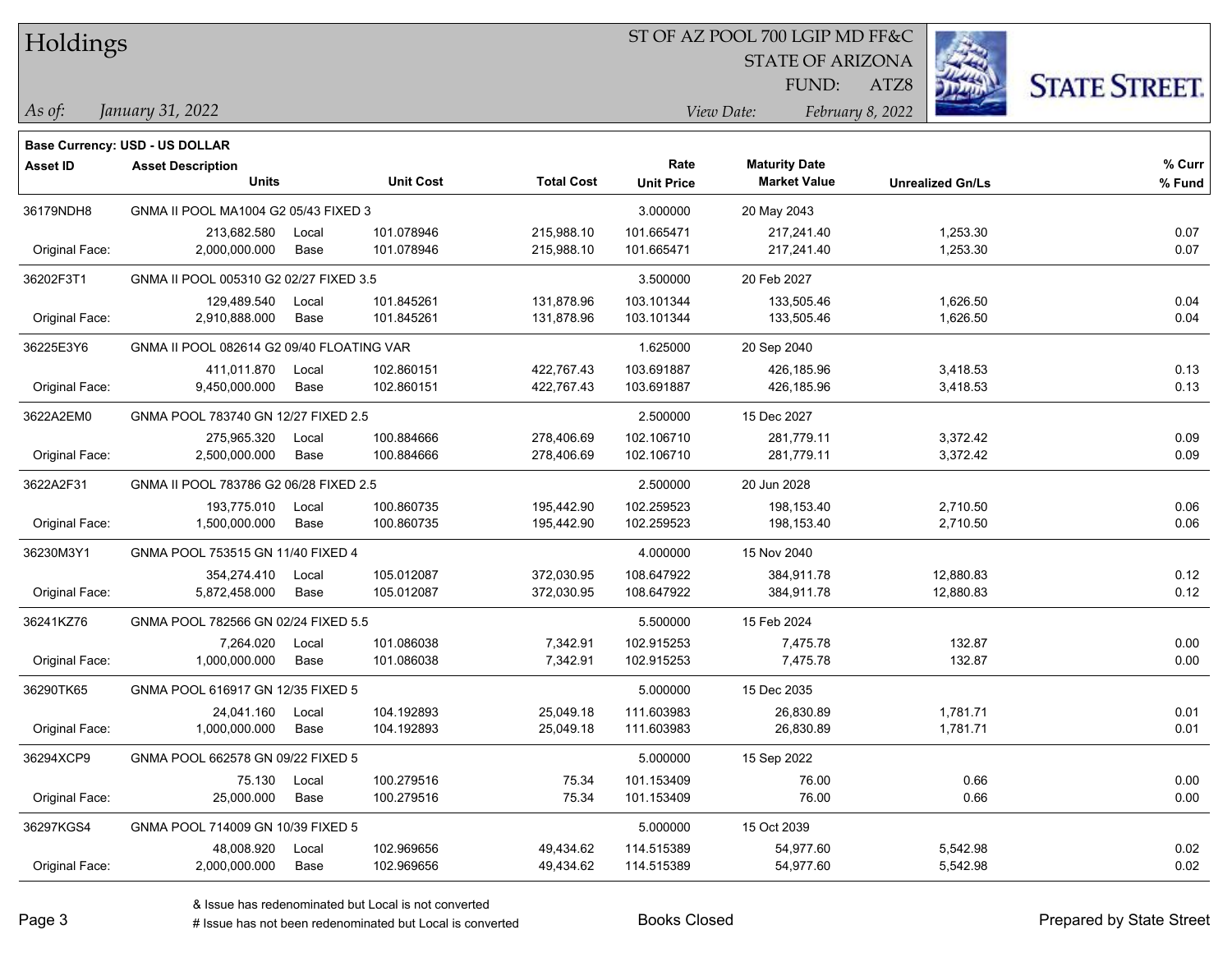Holdings

## ST OF AZ POOL 700 LGIP MD FF&C

**Units Unit Cost Total Cost Unit Price Market Value Unrealized Gn/Ls**

**Maturity Date**

STATE OF ARIZONA

ATZ8



**% Fund**

**% Curr**

*January 31, 2022 As of: View Date: February 8, 2022*

**Base Currency: USD - US DOLLAR**

FUND:

| 38375UAN0      | GOVERNMENT NATIONAL MORTGAGE A GNR 2013 H21 FB |       |            |              | 0.803500    | 20 Sep 2063  |              |      |
|----------------|------------------------------------------------|-------|------------|--------------|-------------|--------------|--------------|------|
|                | 592.064.710                                    | Local | 100.414821 | 594,520.72   | 100.428280  | 594,600.40   | 79.68        | 0.19 |
| Original Face: | 1,500,000.000                                  | Base  | 100.414821 | 594,520.72   | 100.428280  | 594,600.40   | 79.68        | 0.19 |
| 38375UDJ6      | GOVERNMENT NATIONAL MORTGAGE A GNR 2014 H04 FB |       |            |              | 0.753500    | 20 Feb 2064  |              |      |
|                | 665,800.800                                    | Local | 100.365920 | 668,237.10   | 100.409340  | 668,526.19   | 289.09       | 0.21 |
| Original Face: | 1,530,000.000                                  | Base  | 100.365920 | 668,237.10   | 100.409340  | 668,526.19   | 289.09       | 0.21 |
| 38376R4Z6      | GOVERNMENT NATIONAL MORTGAGE A GNR 2017 H14 FB |       |            |              | 1.031130    | 20 Jun 2067  |              |      |
|                | 755,042.350                                    | Local | 101.968197 | 769,903.07   | 100.323160  | 757,482.34   | $-12,420.73$ | 0.24 |
| Original Face: | 1,200,000.000                                  | Base  | 101.968197 | 769,903.07   | 100.323160  | 757,482.34   | $-12,420.73$ | 0.24 |
| 38377YWD8      | GOVERNMENT NATIONAL MORTGAGE A GNR 2011 140 PC |       |            | 2.000000     | 16 Aug 2039 |              |              |      |
|                | 108.306.240                                    | Local | 100.955023 | 109,340.59   | 100.580470  | 108,934.93   | $-405.66$    | 0.03 |
| Original Face: | 2,720,000.000                                  | Base  | 100.955023 | 109,340.59   | 100.580470  | 108,934.93   | $-405.66$    | 0.03 |
| 38378B4Q9      | GOVERNMENT NATIONAL MORTGAGE A GNR 2013 7 C    |       |            |              | 2.637000    | 16 May 2051  |              |      |
|                | 79,434.160                                     | Local | 101.436901 | 80,575.55    | 100.502670  | 79,833.45    | $-742.10$    | 0.02 |
| Original Face: | 4,000,000.000                                  | Base  | 101.436901 | 80,575.55    | 100.502670  | 79,833.45    | $-742.10$    | 0.02 |
| 38378H4K9      | GOVERNMENT NATIONAL MORTGAGE A GNR 2012 124 KB |       |            |              | 2.000000    | 20 Jul 2042  |              |      |
|                | 1,071,606.890                                  | Local | 101.931251 | 1,092,302.31 | 100.436880  | 1,076,288.53 | $-16,013.78$ | 0.34 |
| Original Face: | 4,400,000.000                                  | Base  | 101.931251 | 1,092,302.31 | 100.436880  | 1,076,288.53 | $-16,013.78$ | 0.34 |
| 38378KBF5      | GOVERNMENT NATIONAL MORTGAGE A GNR 2013 30 A   |       |            |              | 1.500000    | 16 May 2042  |              |      |
|                | 438,754.950                                    | Local | 99.399489  | 436,120.18   | 100.116570  | 439,266.41   | 3,146.23     | 0.14 |
| Original Face: | 3,000,000.000                                  | Base  | 99.399489  | 436,120.18   | 100.116570  | 439,266.41   | 3,146.23     | 0.14 |
| 38378KRR2      | GOVERNMENT NATIONAL MORTGAGE A GNR 2013 78 AF  |       |            |              | 2.426180    | 16 Mar 2048  |              |      |
|                | 173,240.890                                    | Local | 100.571938 | 174,231.72   | 100.355050  | 173,855.98   | $-375.74$    | 0.05 |
| Original Face: | 1,000,000.000                                  | Base  | 100.571938 | 174,231.72   | 100.355050  | 173,855.98   | $-375.74$    | 0.05 |
| 38378XEW7      | GOVERNMENT NATIONAL MORTGAGE A GNR 2014 101 AD |       |            |              | 3.000000    | 16 Jul 2050  |              |      |
|                |                                                |       |            |              |             |              |              |      |

| 38378XEW7      | GOVERNMENT NATIONAL MORTGAGE A GNR 2014 101 AD |       |            |            | 3.000000   | 16 Jul 2050 |           |      |
|----------------|------------------------------------------------|-------|------------|------------|------------|-------------|-----------|------|
|                | 209.309.590                                    | Local | 101.227827 | 211.879.55 | 99.188330  | 207,610.69  | -4,268.86 | 0.06 |
| Original Face: | 1,000,000.000                                  | Base  | 101.227827 | 211.879.55 | 99.188330  | 207.610.69  | -4,268.86 | 0.06 |
| 38378XJS1      | GOVERNMENT NATIONAL MORTGAGE A GNR 2014 124 AC |       |            |            | 2.154000   | 16 May 2054 |           |      |
|                | 0.010                                          | Local | 100.000000 | 0.01       | 100.447820 | 0.01        | 0.00      | 0.00 |
|                |                                                | Base  | 100.000000 | 0.01       | 100.447820 | 0.01        | 0.00      | 0.00 |
|                |                                                |       |            |            |            |             |           |      |

**Asset ID Asset Description Rate**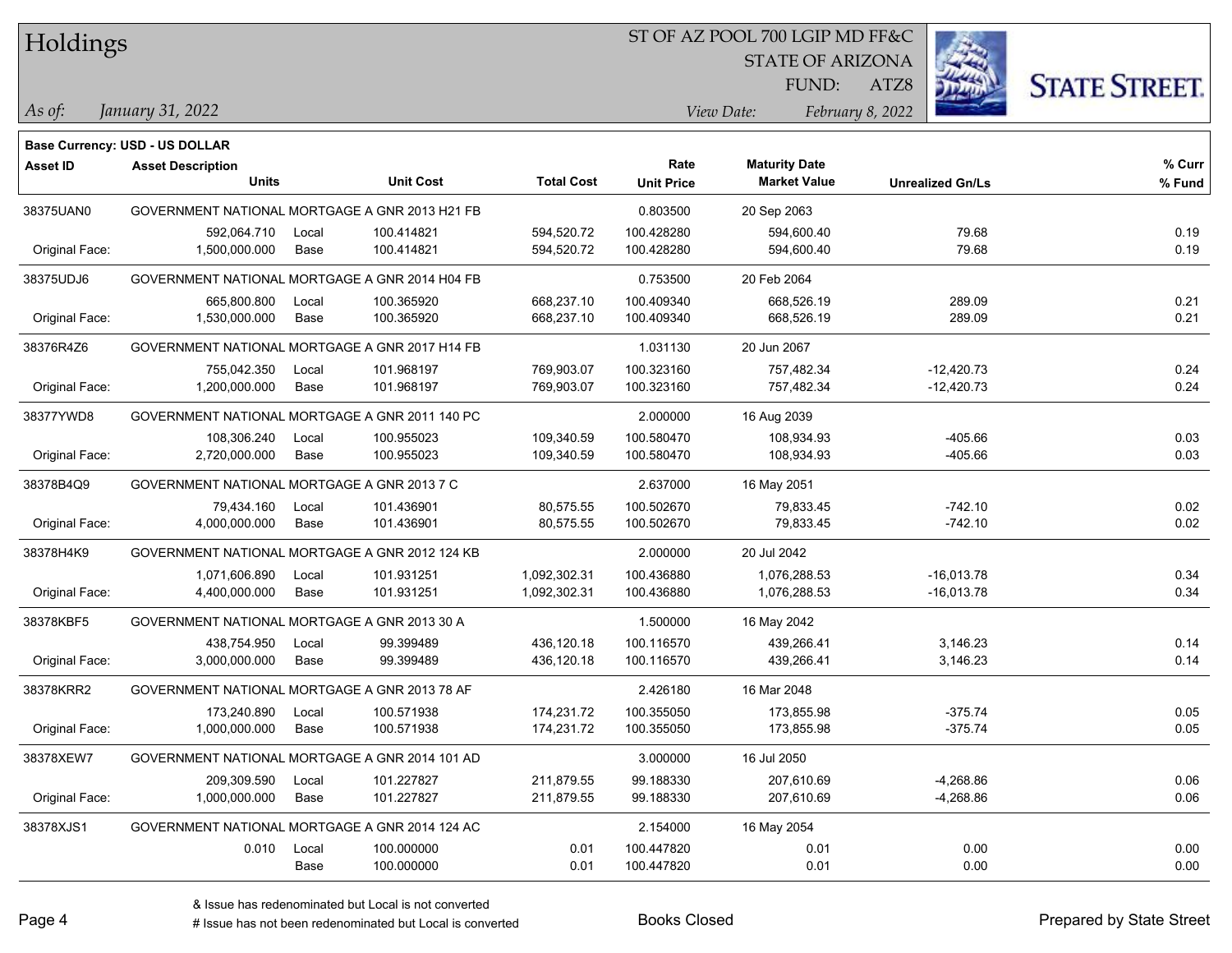|  |  | Holdings |
|--|--|----------|
|--|--|----------|

## ST OF AZ POOL 700 LGIP MD FF&C

STATE OF ARIZONA

ATZ8



*January 31, 2022 As of: View Date: February 8, 2022*

FUND:

|                 | <b>Base Currency: USD - US DOLLAR</b>          |       |                  |                   |                   |                      |                         |        |
|-----------------|------------------------------------------------|-------|------------------|-------------------|-------------------|----------------------|-------------------------|--------|
| <b>Asset ID</b> | <b>Asset Description</b>                       |       |                  |                   | Rate              | <b>Maturity Date</b> |                         | % Curr |
|                 | <b>Units</b>                                   |       | <b>Unit Cost</b> | <b>Total Cost</b> | <b>Unit Price</b> | <b>Market Value</b>  | <b>Unrealized Gn/Ls</b> | % Fund |
| 38378XJV4       | GOVERNMENT NATIONAL MORTGAGE A GNR 2014 124 AJ |       |                  |                   | 3.028000          | 16 Aug 2052          |                         |        |
|                 | 281,732.280                                    | Local | 100.689481       | 283,674.77        | 101.323990        | 285,462.39           | 1,787.62                | 0.09   |
| Original Face:  | 1,000,000.000                                  | Base  | 100.689481       | 283,674.77        | 101.323990        | 285,462.39           | 1,787.62                | 0.09   |
| 38378XLY5       | GOVERNMENT NATIONAL MORTGAGE A GNR 2014 120 AD |       |                  |                   | 2.850000          | 16 Feb 2049          |                         |        |
|                 | 157,355.330                                    | Local | 100.772456       | 158,570.83        | 100.970760        | 158,882.87           | 312.04                  | 0.05   |
| Original Face:  | 1,000,000.000                                  | Base  | 100.772456       | 158,570.83        | 100.970760        | 158,882.87           | 312.04                  | 0.05   |
| 38379KZY7       | GOVERNMENT NATIONAL MORTGAGE A GNR 2015 114 A  |       |                  |                   | 2.100000          | 15 Jun 2044          |                         |        |
|                 | 81,891.910                                     | Local | 100.287330       | 82,127.21         | 100.296530        | 82,134.74            | 7.53                    | 0.03   |
| Original Face:  | 1,000,000.000                                  | Base  | 100.287330       | 82,127.21         | 100.296530        | 82,134.74            | 7.53                    | 0.03   |
| 38379RAN3       | GOVERNMENT NATIONAL MORTGAGE A GNR 2015 181 AB |       |                  |                   | 2.600000          | 16 Dec 2049          |                         |        |
|                 | 2,611.960                                      | Local | 100.847639       | 2,634.10          | 99.947940         | 2,610.60             | $-23.50$                | 0.00   |
| Original Face:  | 1,000,000.000                                  | Base  | 100.847639       | 2,634.10          | 99.947940         | 2,610.60             | $-23.50$                | 0.00   |
| 38379RMD2       | GOVERNMENT NATIONAL MORTGAGE A GNR 2017 23 AC  |       |                  |                   | 2.300000          | 16 Mar 2057          |                         |        |
|                 | 0.030                                          | Local | 300.000000       | 0.09              | 100.582630        | 0.03                 | $-0.06$                 | 0.00   |
|                 |                                                | Base  | 300.000000       | 0.09              | 100.582630        | 0.03                 | $-0.06$                 | 0.00   |
| 38380L5J8       | GOVERNMENT NATIONAL MORTGAGE A GNR 2020 H05 DA |       |                  |                   | 1.625000          | 20 Jan 2070          |                         |        |
|                 | 2,419,564.840                                  | Local | 100.796116       | 2,438,827.38      | 99.847012         | 2.415.863.20         | $-22,964.18$            | 0.76   |
| Original Face:  | 4,000,000.000                                  | Base  | 100.796116       | 2,438,827.38      | 99.847012         | 2,415,863.20         | $-22,964.18$            | 0.76   |
| 38380LD26       | GOVERNMENT NATIONAL MORTGAGE A GNR 2019 H15 GA |       |                  |                   | 2.250000          | 20 Aug 2069          |                         |        |
|                 | 1,069,135.050                                  | Local | 102.817267       | 1,099,255.44      | 100.915542        | 1,078,923.43         | $-20,332.01$            | 0.34   |
| Original Face:  | 3,000,000.000                                  | Base  | 102.817267       | 1,099,255.44      | 100.915542        | 1,078,923.43         | $-20,332.01$            | 0.34   |
| 38380LN25       | GOVERNMENT NATIONAL MORTGAGE A GNR 2019 H18 KA |       |                  |                   | 2.200000          | 20 Nov 2069          |                         |        |
|                 | 1,107,788.200                                  | Local | 100.339986       | 1,111,554.53      | 100.764974        | 1,116,262.49         | 4,707.96                | 0.35   |
| Original Face:  | 2,000,000.000                                  | Base  | 100.339986       | 1,111,554.53      | 100.764974        | 1,116,262.49         | 4,707.96                | 0.35   |
| 38380LRE5       | GOVERNMENT NATIONAL MORTGAGE A GNR 2019 H04 CA |       |                  |                   | 3.000000          | 20 Mar 2069          |                         |        |
|                 | 506,645.180                                    | Local | 100.066307       | 506,981.12        | 100.311410        | 508,222.92           | 1,241.80                | 0.16   |
| Original Face:  | 2,000,000.000                                  | Base  | 100.066307       | 506,981.12        | 100.311410        | 508,222.92           | 1,241.80                | 0.16   |
| 38380Q2A9       | GOVERNMENT NATIONAL MORTGAGE A GNR 2021 H08 EA |       |                  |                   | 3.780230          | 20 Apr 2071          |                         |        |
|                 | 1,716,518.860                                  | Local | 107.705755       | 1,848,789.60      | 103.460098        | 1,775,912.09         | $-72,877.51$            | 0.56   |
| Original Face:  | 1,978,780.000                                  | Base  | 107.705755       | 1,848,789.60      | 103.460098        | 1,775,912.09         | $-72,877.51$            | 0.56   |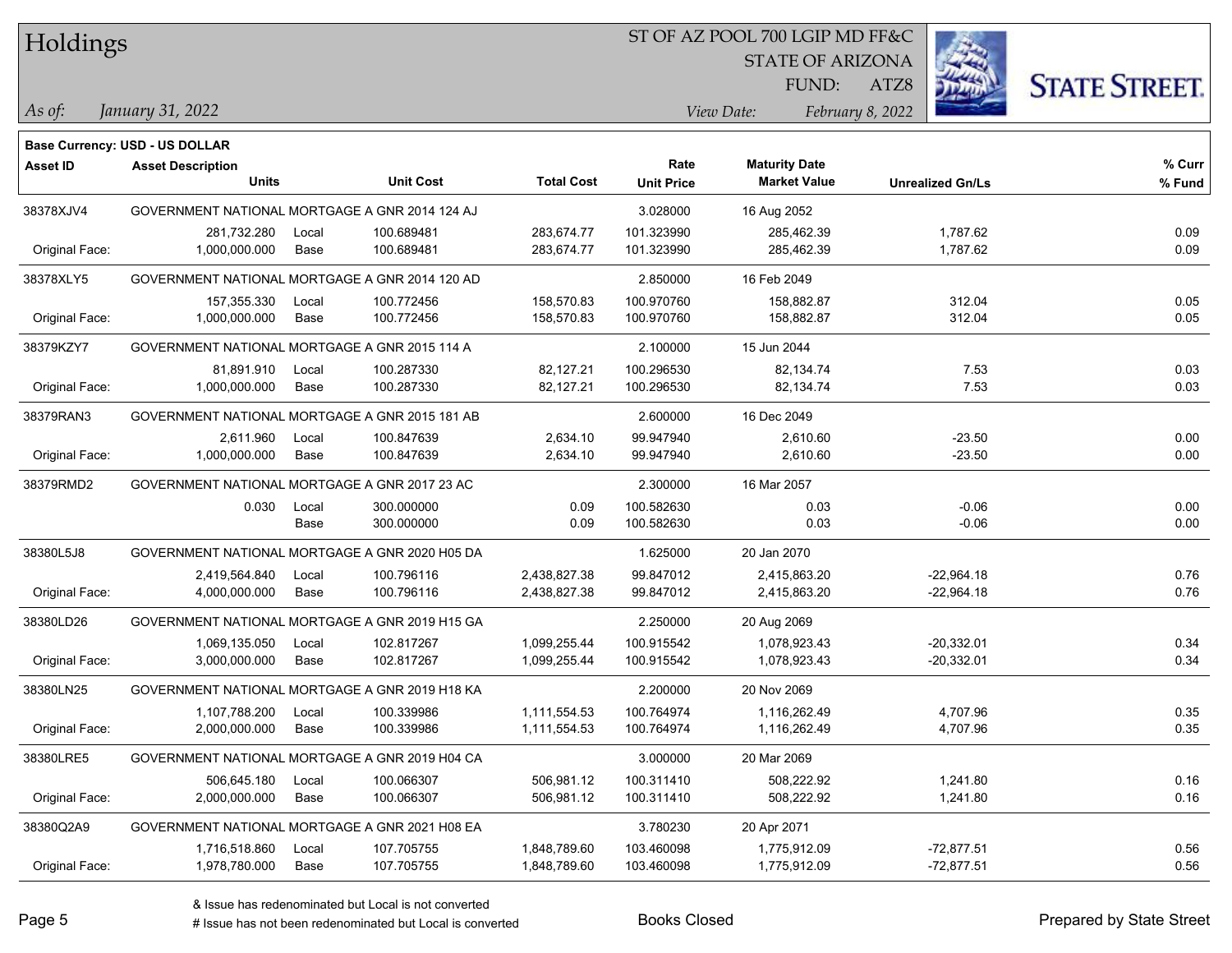Holdings

## ST OF AZ POOL 700 LGIP MD FF&C

STATE OF ARIZONA

ATZ8



*January 31, 2022 As of: View Date: February 8, 2022*

**Base Currency: USD - US DOLLAR**

FUND:

| <b>Asset ID</b> | <b>Asset Description</b>                        |       |                  |                   | Rate              | <b>Maturity Date</b> |                         | % Curr |
|-----------------|-------------------------------------------------|-------|------------------|-------------------|-------------------|----------------------|-------------------------|--------|
|                 | <b>Units</b>                                    |       | <b>Unit Cost</b> | <b>Total Cost</b> | <b>Unit Price</b> | <b>Market Value</b>  | <b>Unrealized Gn/Ls</b> | % Fund |
| 38382EQ59       | GOVERNMENT NATIONAL MORTGAGE A GNR 2020 61 QA   |       |                  |                   | 1.500000          | 20 Apr 2050          |                         |        |
|                 | 1,053,721.460                                   | Local | 102.167916       | 1,076,565.26      | 96.698680         | 1,018,934.74         | $-57,630.52$            | 0.32   |
| Original Face:  | 2,000,000.000                                   | Base  | 102.167916       | 1,076,565.26      | 96.698680         | 1,018,934.74         | $-57,630.52$            | 0.32   |
| 38382MSY6       | GOVERNMENT NATIONAL MORTGAGE A GNR 2021 8 BP    |       |                  |                   | 1.250000          | 20 Jan 2051          |                         |        |
|                 | 2,936,877.480                                   | Local | 101.389561       | 2,977,687.19      | 96.623630         | 2,837,717.63         | -139,969.56             | 0.89   |
| Original Face:  | 3,185,000.000                                   | Base  | 101.389561       | 2,977,687.19      | 96.623630         | 2,837,717.63         | -139,969.56             | 0.89   |
| 38382NFY8       | GOVERNMENT NATIONAL MORTGAGE A GNR 2021 27 TA   |       |                  |                   | 1.500000          | 20 Feb 2051          |                         |        |
|                 | 1,483,593.140                                   | Local | 102.300001       | 1,517,715.79      | 96.688510         | 1,434,464.10         | $-83,251.69$            | 0.45   |
| Original Face:  | 2,000,000.000                                   | Base  | 102.300001       | 1,517,715.79      | 96.688510         | 1,434,464.10         | $-83,251.69$            | 0.45   |
| 38382TL36       | GOVERNMENT NATIONAL MORTGAGE A GNR 2021 98 WT   |       |                  |                   | 2.472960          | 20 Jun 2036          |                         |        |
|                 | 1,651,391.800                                   | Local | 104.262240       | 1,721,778.08      | 100.357970        | 1,657,303.29         | $-64,474.79$            | 0.52   |
| Original Face:  | 2,000,000.000                                   | Base  | 104.262240       | 1,721,778.08      | 100.357970        | 1,657,303.29         | $-64,474.79$            | 0.52   |
| 38382UFN6       | GOVERNMENT NATIONAL MORTGAGE A GNR 2021 104 DA  |       |                  |                   | 2.000000          | 20 Jun 2051          |                         |        |
|                 | 2,902,344.090                                   | Local | 102.778983       | 2,982,999.73      | 99.001850         | 2,873,374.34         | -109,625.39             | 0.90   |
| Original Face:  | 3,000,000.000                                   | Base  | 102.778983       | 2,982,999.73      | 99.001850         | 2,873,374.34         | $-109,625.39$           | 0.90   |
| 6903535F0       | INT DEVELOPMENT FIN CORP US GOVT GUAR 01/27 VAR |       |                  |                   | 0.160000          | 20 Jan 2027          |                         |        |
|                 | 4,166,666.670                                   | Local | 100.000000       | 4,166,666.68      | 100.000000        | 4,166,666.67         | $-0.01$                 | 1.30   |
| Original Face:  | 5,000,000.000                                   | Base  | 100.000000       | 4,166,666.68      | 100.000000        | 4,166,666.67         | $-0.01$                 | 1.30   |
| 6903537C5       | INT DEVELOPMENT FIN CORP US GOVT GUAR 08/27 VAR |       |                  |                   | 0.160000          | 13 Aug 2027          |                         |        |
|                 | 2,700,000.000                                   | Local | 100.000000       | 2,700,000.00      | 100.000000        | 2,700,000.00         | 0.00                    | 0.84   |
| Original Face:  | 2,700,000.000                                   | Base  | 100.000000       | 2,700,000.00      | 100.000000        | 2,700,000.00         | 0.00                    | 0.84   |
| 6903538B6       | INT DEVELOPMENT FIN CORP US GOVT GUAR 09/26 VAR |       |                  |                   | 0.160000          | 15 Sep 2026          |                         |        |
|                 | 4,354,166.700                                   | Local | 100.000000       | 4,354,166.70      | 100.000000        | 4,354,166.70         | 0.00                    | 1.36   |
| Original Face:  | 5,500,000.000                                   | Base  | 100.000000       | 4,354,166.70      | 100.000000        | 4,354,166.70         | 0.00                    | 1.36   |
| 742651DX7       | PRIVATE EXPORT FUNDING US GOVT GUAR 11/24 1.75  |       |                  |                   | 1.750000          | 15 Nov 2024          |                         |        |
|                 | 2,000,000.000                                   | Local | 99.926216        | 1,998,524.32      | 100.522100        | 2,010,442.00         | 11,917.68               | 0.63   |
|                 |                                                 | Base  | 99.926216        | 1,998,524.32      | 100.522100        | 2,010,442.00         | 11,917.68               | 0.63   |
| 831641EW1       | SMALL BUSINESS ADMINISTRATION SBIC 2012 10A 1   |       |                  |                   | 2.766000          | 10 Mar 2022          |                         |        |
|                 | 787.750                                         | Local | 100.045700       | 788.11            | 98.052590         | 772.41               | $-15.70$                | 0.00   |

Original Face: 1,000,000.000 Base 100.045700 788.11 98.052590 772.41 -15.70 0.00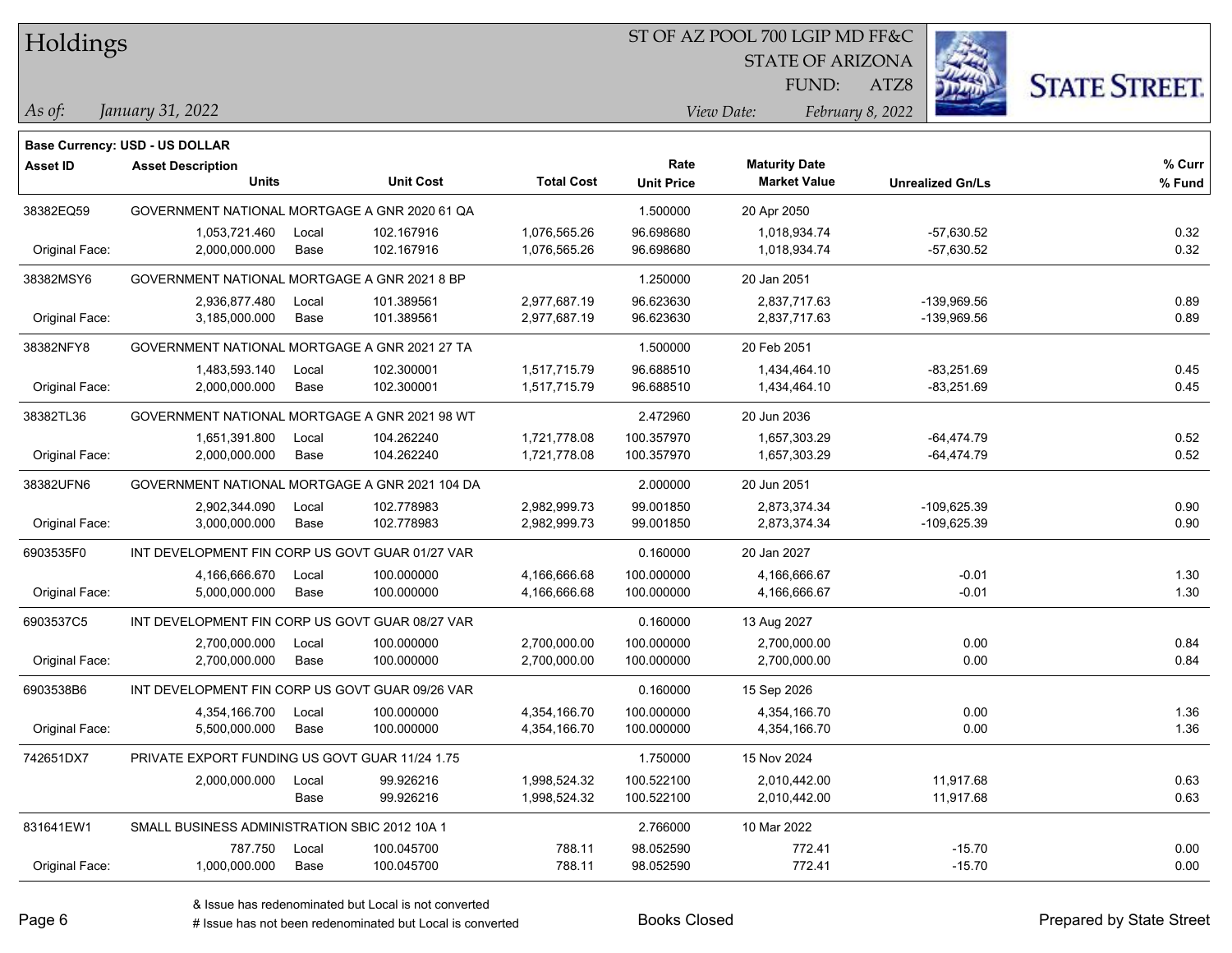| Holdings |  |
|----------|--|
|----------|--|

## ST OF AZ POOL 700 LGIP MD FF&C

STATE OF ARIZONA

ATZ8



**% Curr**

*January 31, 2022 As of: View Date: February 8, 2022*

**Base Currency: USD - US DOLLAR**

FUND:

**Maturity Date**

|                | <b>Units</b>                                        |             | <b>Unit Cost</b> | <b>Total Cost</b> | <b>Unit Price</b> | <b>Market Value</b> | <b>Unrealized Gn/Ls</b> | % Fund |
|----------------|-----------------------------------------------------|-------------|------------------|-------------------|-------------------|---------------------|-------------------------|--------|
| 90376PBT7      | INT DEVELOPMENT FIN CORP US GOVT GUAR 01/25 0.00000 |             |                  |                   |                   | 24 Jan 2025         |                         |        |
|                | 3,000,000.000                                       | Local       | 100.893645       | 3,026,809.36      | 98.310970         | 2,949,329.10        | $-77,480.26$            | 0.92   |
|                |                                                     | Base        | 100.893645       | 3,026,809.36      | 98.310970         | 2,949,329.10        | $-77,480.26$            | 0.92   |
| 90376PBY6      | INT DEVELOPMENT FIN CORP US GOVT GUAR 07/27 0.00000 |             |                  |                   | 0.010000          | 17 Jul 2025         |                         |        |
|                | 3,900,000.000                                       | Local       | 100.911169       | 3,935,535.58      | 98.423270         | 3,838,507.53        | $-97,028.05$            | 1.20   |
|                |                                                     | Base        | 100.911169       | 3,935,535.58      | 98.423270         | 3,838,507.53        | $-97,028.05$            | 1.20   |
| 90376PCK5      | INT DEVELOPMENT FIN CORP GOVT GUARANT 01/24 0.00000 |             |                  |                   | 0.010000          | 17 Jan 2024         |                         |        |
|                | 2,000,000.000                                       | Local       | 100.521038       | 2,010,420.76      | 98.782120         | 1,975,642.40        | $-34,778.36$            | 0.62   |
|                |                                                     | Base        | 100.521038       | 2,010,420.76      | 98.782120         | 1,975,642.40        | $-34,778.36$            | 0.62   |
| 90376PCW9      | INT DEVELOPMENT FIN CORP US GOVT GUAR 04/26 0.00000 |             |                  |                   |                   | 09 Apr 2026         |                         |        |
|                | 2,534,814.810                                       | Local       | 100.138850       | 2,538,334.39      | 100.086822        | 2,537,015.59        | $-1,318.80$             | 0.79   |
|                |                                                     | Base        | 100.138850       | 2,538,334.39      | 100.086822        | 2,537,015.59        | $-1,318.80$             | 0.79   |
| 90376PCX7      | INT DEVELOPMENT FIN CORP US GOVT GUAR 04/26 0.00000 |             |                  |                   |                   | 09 Apr 2026         |                         |        |
|                | 5,000,000.000                                       | Local       | 100.311145       | 5,015,557.23      | 99.429000         | 4,971,450.00        | $-44, 107.23$           | 1.55   |
|                |                                                     | Base        | 100.311145       | 5,015,557.23      | 99.429000         | 4,971,450.00        | $-44, 107.23$           | 1.55   |
| 90376PDB4      | INT DEVELOPMENT FIN CORP US GOVT GUAR 08/27 VAR     |             |                  |                   | 0.160000          | 13 Aug 2027         |                         |        |
|                | 4,000,000.000                                       | Local       | 100.000000       | 4,000,000.00      | 100.000000        | 4,000,000.00        | 0.00                    | 1.25   |
| Original Face: | 4.000.000.000                                       | Base        | 100.000000       | 4,000,000.00      | 100.000000        | 4,000,000.00        | 0.00                    | 1.25   |
| 90376PDJ7      | INT DEVELOPMENT FIN CORP US GOVT GUAR 06/25 0.00000 |             |                  |                   | 0.010000          | 21 Jun 2025         |                         |        |
|                | 1,826,194.980                                       | Local       | 100.550509       | 1,836,248.34      | 97.959581         | 1,788,932.95        | $-47,315.39$            | 0.56   |
|                |                                                     | Base        | 100.550509       | 1,836,248.34      | 97.959581         | 1,788,932.95        | $-47,315.39$            | 0.56   |
| 90376PDL2      | INT DEVELOPMENT FIN CORP US GOVT GUAR 07/23 0.00000 |             |                  |                   |                   | 17 Jul 2023         |                         |        |
|                | 4,000,000.000                                       | Local       | 100.198340       | 4,007,933.61      | 98.953197         | 3,958,127.88        | -49,805.73              | 1.24   |
|                |                                                     | Base        | 100.198340       | 4,007,933.61      | 98.953197         | 3,958,127.88        | $-49,805.73$            | 1.24   |
| 90376PDM0      | INT DEVELOPMENT FIN CORP US GOVT GUAR 01/25 0.00000 |             |                  |                   |                   | 17 Jan 2025         |                         |        |
|                | 2,800,000.000                                       | Local       | 100.423556       | 2,811,859.58      | 98.024644         | 2,744,690.03        | $-67,169.55$            | 0.86   |
|                |                                                     | <b>Base</b> | 100.423556       | 2,811,859.58      | 98.024644         | 2,744,690.03        | $-67,169.55$            | 0.86   |
| 90376PDN8      | INT DEVELOPMENT FIN CORP US GOVT GUAR 01/26 0.00000 |             |                  |                   |                   | 17 Jan 2026         |                         |        |

**Asset ID Asset Description Rate**

3,000,000.000 Local 100.536195 3,016,085.84 97.135963 2,914,078.89 -102,006.95 0.91

Base 100.536195 3,016,085.84 97.135963 2,914,078.89 -102,006.95 0.91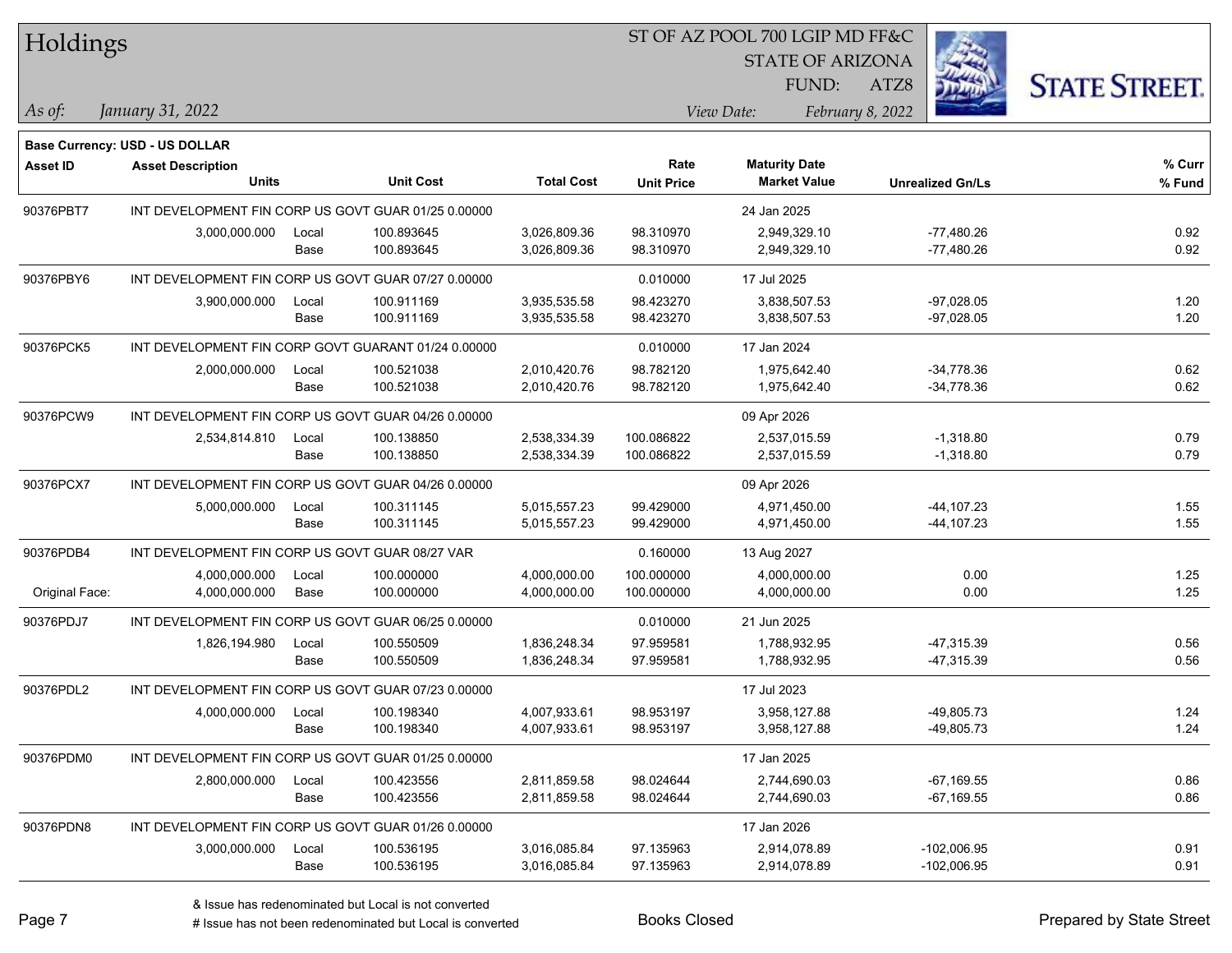| Holdings<br><b>STATE OF ARIZONA</b><br>FUND:                                                                                 | <b>STATE STREET.</b> |
|------------------------------------------------------------------------------------------------------------------------------|----------------------|
|                                                                                                                              |                      |
|                                                                                                                              |                      |
| ATZ8                                                                                                                         |                      |
| January 31, 2022<br>February 8, 2022<br>As of:<br>View Date:                                                                 |                      |
| <b>Base Currency: USD - US DOLLAR</b>                                                                                        |                      |
| <b>Maturity Date</b><br>Rate<br>Asset ID<br><b>Asset Description</b>                                                         | % Curr               |
| <b>Units</b><br><b>Unit Cost</b><br><b>Total Cost</b><br><b>Market Value</b><br><b>Unit Price</b><br><b>Unrealized Gn/Ls</b> | % Fund               |
| INT DEVELOPMENT FIN CORP US GOVT GUAR 07/22 0.00000<br>90376PDS7<br>0.010000<br>23 Jul 2022                                  |                      |
| 99.873923<br>6,500,000.000<br>100.078758<br>6,505,119.24<br>6,491,805.00<br>$-13,314.24$<br>Local                            | 2.03                 |
| 100.078758<br>99.873923<br>$-13,314.24$<br>Base<br>6,505,119.24<br>6,491,805.00                                              | 2.03                 |
| 90376PDV0<br>INT DEVELOPMENT FIN CORP US GOVT GUAR 01/25 0.00000<br>0.010000<br>17 Jan 2025                                  |                      |
| 2,500,000.000<br>100.377442<br>2,509,436.05<br>97.811454<br>2,445,286.35<br>$-64, 149.70$<br>Local                           | 0.76                 |
| 100.377442<br>2,509,436.05<br>97.811454<br>2,445,286.35<br>$-64, 149.70$<br>Base                                             | 0.76                 |
| 90376PDW8<br>INT DEVELOPMENT FIN CORP US GOVT GUAR 08/23 0.00000<br>0.010000<br>11 Aug 2023                                  |                      |
| 5,007,564.78<br>$-71,759.08$<br>5,000,000.000<br>Local<br>100.151296<br>98.716114<br>4,935,805.70                            | 1.54                 |
| 100.151296<br>98.716114<br>4,935,805.70<br>$-71,759.08$<br>Base<br>5,007,564.78                                              | 1.54                 |
| 90376PEQ0<br>INT DEVELOPMENT FIN CORP US GOVT GUAR 12/22 0.00000<br>14 Dec 2022                                              |                      |
| 99.871181<br>5,000,000.000<br>100.013683<br>5,000,684.13<br>4,993,559.05<br>$-7,125.08$<br>Local                             | 1.56                 |
| 99.871181<br>$-7,125.08$<br>Base<br>100.013683<br>5,000,684.13<br>4,993,559.05                                               | 1.56                 |
| 912796G45<br>TREASURY BILL 04/22 0.00000<br>21 Apr 2022                                                                      |                      |
| 0.000000<br>37.22<br>0.000000<br>$-37.22$<br>0.000<br>0.00<br>Local                                                          | 0.00                 |
| $-37.22$<br>0.000000<br>37.22<br>0.000000<br>0.00<br>Base                                                                    | 0.00                 |
| 912796M89<br>TREASURY BILL 10/22 0.00000<br>0.010000<br>06 Oct 2022                                                          |                      |
| 99.943053<br>$-15,223.10$<br>5,000,000.000<br>4,997,152.65<br>99.638591<br>4,981,929.55<br>Local                             | 1.56                 |
| 99.943053<br>4,981,929.55<br>$-15,223.10$<br>Base<br>4,997,152.65<br>99.638591                                               | 1.56                 |
| 912796N39<br>TREASURY BILL 03/22 0.00000<br>31 Mar 2022                                                                      |                      |
| 99.988561<br>99.982815<br>$-287.31$<br>5,000,000.000<br>4,999,428.06<br>4,999,140.75<br>Local                                | 1.56                 |
| 99.988561<br>$-287.31$<br>Base<br>4,999,428.06<br>99.982815<br>4,999,140.75                                                  | 1.56                 |
| 912796P29<br>TREASURY BILL 04/22 0.00000<br>14 Apr 2022                                                                      |                      |
| 0.000000<br>84.03<br>0.000000<br>$-84.03$<br>0.000<br>0.00<br>Local                                                          | 0.00                 |
| 0.000000<br>84.03<br>0.000000<br>0.00<br>$-84.03$<br>Base                                                                    | 0.00                 |
| 912796P86<br>TREASURY BILL 12/21 0.00000<br>28 Dec 2021                                                                      |                      |
| $-0.03$<br>0.000000<br>0.03<br>0.000000<br>0.00<br>0.000 Local                                                               | 0.00                 |
| 0.00<br>Base<br>0.000000<br>$-0.03$<br>0.000000<br>0.03                                                                      | 0.00                 |
| 912796R50<br>TREASURY BILL 06/22 0.00000<br>0.010000<br>30 Jun 2022                                                          |                      |
| 99.925914<br>2,997,777.43<br>99.854580<br>2,995,637.40<br>$-2,140.03$<br>3,000,000.000<br>Local                              | 0.94                 |
| 99.925914<br>2,997,777.43<br>99.854580<br>2,995,637.40<br>$-2,140.03$<br>Base                                                | 0.94                 |

 $\overline{S}$   $\overline{S}$   $\overline{S}$   $\overline{S}$   $\overline{S}$   $\overline{S}$   $\overline{S}$   $\overline{S}$   $\overline{S}$   $\overline{S}$   $\overline{S}$   $\overline{S}$   $\overline{S}$   $\overline{S}$   $\overline{S}$   $\overline{S}$   $\overline{S}$   $\overline{S}$   $\overline{S}$   $\overline{S}$   $\overline{S}$   $\overline{S}$   $\overline{S}$   $\overline{S}$   $\overline{$ 

٦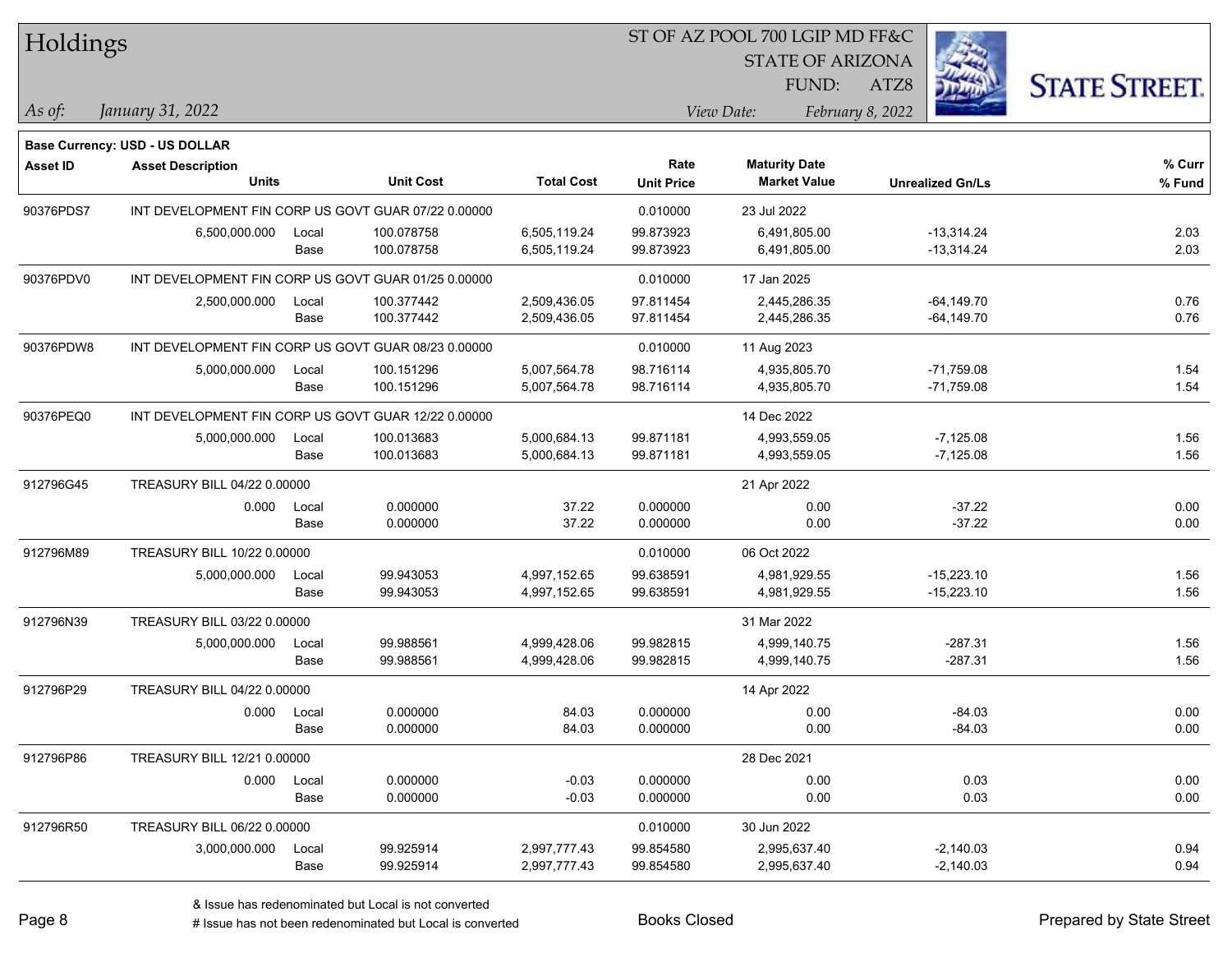| Holdings        |                                       |       |                  |                   | 51 OF AZ POOL 700 LGIP MD FF&C |                         |                         |                     |  |  |
|-----------------|---------------------------------------|-------|------------------|-------------------|--------------------------------|-------------------------|-------------------------|---------------------|--|--|
|                 |                                       |       |                  |                   |                                | <b>STATE OF ARIZONA</b> |                         |                     |  |  |
|                 |                                       |       |                  |                   |                                | FUND:                   | ATZ8                    | <b>STATE STREET</b> |  |  |
| As of:          | January 31, 2022                      |       |                  |                   |                                | View Date:              | February 8, 2022        |                     |  |  |
|                 | <b>Base Currency: USD - US DOLLAR</b> |       |                  |                   |                                |                         |                         |                     |  |  |
| <b>Asset ID</b> | <b>Asset Description</b>              |       |                  |                   | Rate                           | <b>Maturity Date</b>    |                         | % Curr              |  |  |
|                 | <b>Units</b>                          |       | <b>Unit Cost</b> | <b>Total Cost</b> | <b>Unit Price</b>              | <b>Market Value</b>     | <b>Unrealized Gn/Ls</b> | % Fund              |  |  |
| 912796U23       | CASH MGMT BILL 04/22 0.00000          |       |                  |                   |                                | 26 Apr 2022             |                         |                     |  |  |
|                 | 3,000,000.000                         | Local | 99.974333        | 2,999,230.00      | 99.960333                      | 2,998,809.99            | $-420.01$               | 0.94                |  |  |
|                 |                                       | Base  | 99.974333        | 2,999,230.00      | 99.960333                      | 2,998,809.99            | $-420.01$               | 0.94                |  |  |
| 912796U72       | CASH MGMT BILL 05/22 0.00000          |       |                  |                   |                                | 03 May 2022             |                         |                     |  |  |
|                 | 5,000,000.000                         | Local | 99.969288        | 4,998,464.38      | 99.947422                      | 4,997,371.10            | $-1,093.28$             | 1.56                |  |  |
|                 |                                       | Base  | 99.969288        | 4,998,464.38      | 99.947422                      | 4,997,371.10            | $-1,093.28$             | 1.56                |  |  |
| 912796U80       | CASH MGMT BILL 05/22 0.00000          |       |                  |                   |                                | 10 May 2022             |                         |                     |  |  |
|                 | 5,000,000.000                         | Local | 99.960528        | 4,998,026.39      | 99.941472                      | 4,997,073.60            | $-952.79$               | 1.56                |  |  |
|                 |                                       | Base  | 99.960528        | 4,998,026.39      | 99.941472                      | 4,997,073.60            | $-952.79$               | 1.56                |  |  |
| 912796Y94       | CASH MGMT BILL 12/21 0.00000          |       |                  |                   |                                | 31 Dec 2021             |                         |                     |  |  |
|                 | 0.000                                 | Local | 0.000000         | $-0.04$           | 0.000000                       | 0.00                    | 0.04                    | 0.00                |  |  |
|                 |                                       | Base  | 0.000000         | $-0.04$           | 0.000000                       | 0.00                    | 0.04                    | 0.00                |  |  |
| 9128284L1       | <b>US TREASURY N/B 04/23 2.75</b>     |       |                  |                   | 2.750000                       | 30 Apr 2023             |                         |                     |  |  |
|                 | 2,000,000.000                         | Local | 103.180469       | 2,063,609.38      | 102.277344                     | 2,045,546.88            | $-18,062.50$            | 0.64                |  |  |
|                 |                                       | Base  | 103.180469       | 2,063,609.38      | 102.277344                     | 2,045,546.88            | $-18,062.50$            | 0.64                |  |  |
| 9128286Z8       | US TREASURY N/B 06/24 1.75            |       |                  |                   | 1.750000                       | 30 Jun 2024             |                         |                     |  |  |
|                 | 2,000,000.000                         | Local | 103.158556       | 2,063,171.11      | 101.144531                     | 2,022,890.62            | $-40,280.49$            | 0.63                |  |  |
|                 |                                       | Base  | 103.158556       | 2,063,171.11      | 101.144531                     | 2,022,890.62            | $-40,280.49$            | 0.63                |  |  |
| 912828Q29       | US TREASURY N/B 03/23 1.5             |       |                  |                   | 1.500000                       | 31 Mar 2023             |                         |                     |  |  |
|                 | 2,000,000.000                         | Local | 101.553990       | 2,031,079.80      | 100.738281                     | 2,014,765.62            | $-16,314.18$            | 0.63                |  |  |
|                 |                                       | Base  | 101.553990       | 2,031,079.80      | 100.738281                     | 2,014,765.62            | $-16,314.18$            | 0.63                |  |  |
| 912828R69       | US TREASURY N/B 05/23 1.625           |       |                  |                   | 1.625000                       | 31 May 2023             |                         |                     |  |  |
|                 | 2,000,000.000                         | Local | 101.897805       | 2,037,956.10      | 100.914062                     | 2,018,281.24            | $-19,674.86$            | 0.63                |  |  |
|                 |                                       | Base  | 101.897805       | 2,037,956.10      | 100.914062                     | 2,018,281.24            | -19,674.86              | 0.63                |  |  |
| 912828S35       | US TREASURY N/B 06/23 1.375           |       |                  |                   | 1.375000                       | 30 Jun 2023             |                         |                     |  |  |
|                 | 3,000,000.000                         | Local | 101.721986       | 3,051,659.59      | 100.562500                     | 3,016,875.00            | $-34,784.59$            | 0.94                |  |  |
|                 |                                       | Base  | 101.721986       | 3,051,659.59      | 100.562500                     | 3,016,875.00            | $-34,784.59$            | 0.94                |  |  |
| 912828S92       | US TREASURY N/B 07/23 1.25            |       |                  |                   | 1.250000                       | 31 Jul 2023             |                         |                     |  |  |
|                 | 2,000,000.000                         | Local | 101.532813       | 2,030,656.25      | 100.359375                     | 2,007,187.50            | $-23,468.75$            | 0.63                |  |  |
|                 |                                       | Base  | 101.532813       | 2,030,656.25      | 100.359375                     | 2,007,187.50            | $-23,468.75$            | 0.63                |  |  |

 $\overline{S}$   $\overline{S}$   $\overline{S}$   $\overline{S}$   $\overline{S}$   $\overline{S}$   $\overline{S}$   $\overline{S}$   $\overline{S}$   $\overline{S}$   $\overline{S}$   $\overline{S}$   $\overline{S}$   $\overline{S}$   $\overline{S}$   $\overline{S}$   $\overline{S}$   $\overline{S}$   $\overline{S}$   $\overline{S}$   $\overline{S}$   $\overline{S}$   $\overline{S}$   $\overline{S}$   $\overline{$ 

# Issue has not been redenominated but Local is converted Books Closed Prepared by State Street

٦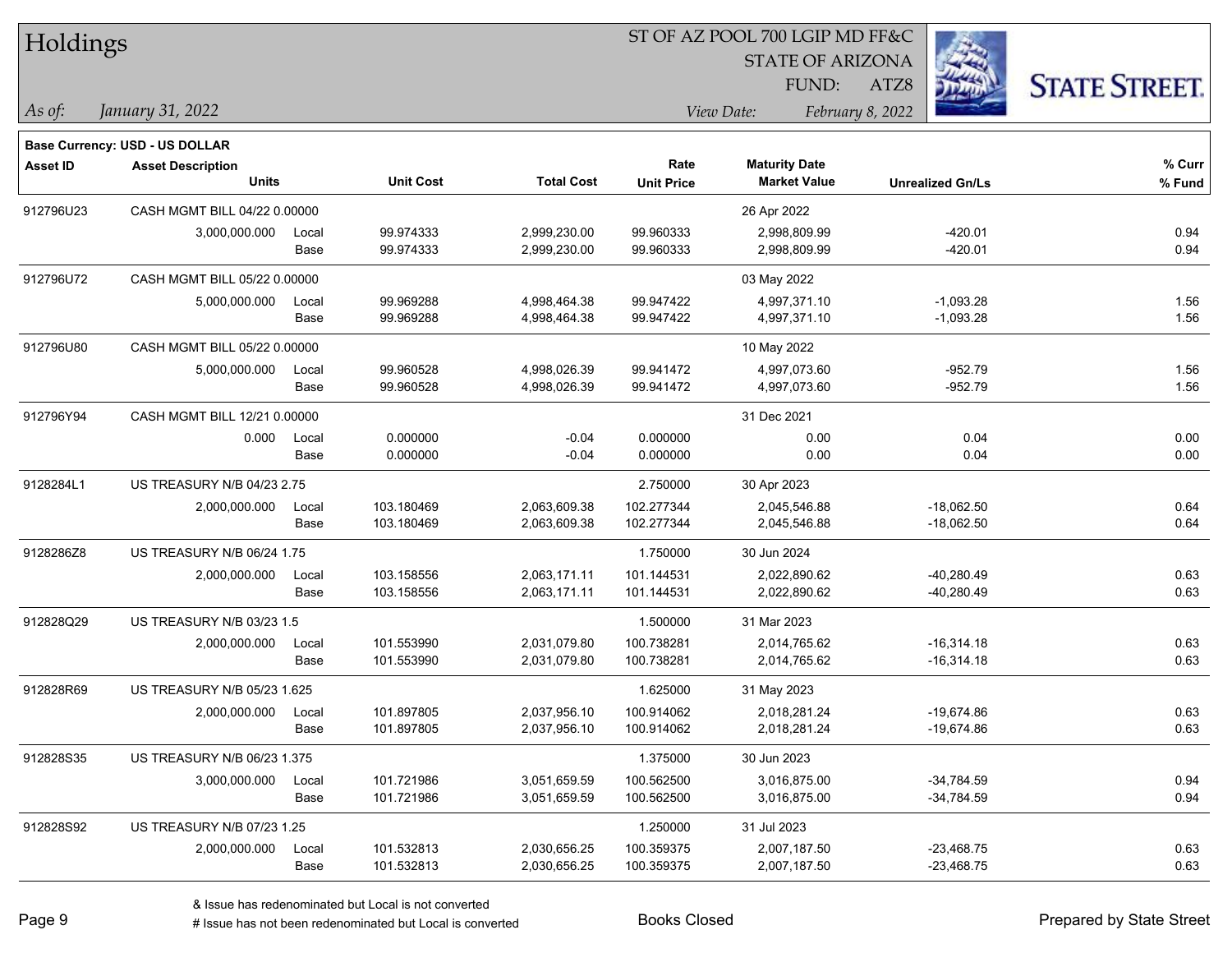| Holdings        |                                |       |                  |                   | ST OF AZ POOL 700 LGIP MD FF&C |                      |                         |                         |                      |
|-----------------|--------------------------------|-------|------------------|-------------------|--------------------------------|----------------------|-------------------------|-------------------------|----------------------|
|                 |                                |       |                  |                   |                                |                      | <b>STATE OF ARIZONA</b> |                         |                      |
|                 |                                |       |                  |                   |                                | FUND:                | ATZ8                    |                         | <b>STATE STREET.</b> |
| As of:          | January 31, 2022               |       |                  |                   |                                | View Date:           | February 8, 2022        |                         |                      |
|                 | Base Currency: USD - US DOLLAR |       |                  |                   |                                |                      |                         |                         |                      |
| <b>Asset ID</b> | <b>Asset Description</b>       |       |                  |                   | Rate                           | <b>Maturity Date</b> |                         |                         | % Curr               |
|                 | <b>Units</b>                   |       | <b>Unit Cost</b> | <b>Total Cost</b> | <b>Unit Price</b>              | <b>Market Value</b>  |                         | <b>Unrealized Gn/Ls</b> | % Fund               |
| 912828YN4       | US TREASURY FRN 10/21 VAR      |       |                  |                   | 0.355008                       | 31 Oct 2021          |                         |                         |                      |
|                 | 0.000                          | Local | 0.000000         | $-0.02$           | 0.000000                       | 0.00                 |                         | 0.02                    | 0.00                 |
|                 |                                | Base  | 0.000000         | $-0.02$           | 0.000000                       | 0.00                 |                         | 0.02                    | 0.00                 |
| 912828YP9       | US TREASURY N/B 10/21 1.5      |       |                  |                   | 1.500000                       | 31 Oct 2021          |                         |                         |                      |
|                 | 0.000                          | Local | 0.000000         | $-0.02$           | 0.000000                       | 0.00                 |                         | 0.02                    | 0.00                 |
|                 |                                | Base  | 0.000000         | $-0.02$           | 0.000000                       | 0.00                 |                         | 0.02                    | 0.00                 |
| 912828YZ7       | US TREASURY N/B 12/21 1.625    |       |                  |                   | 1.625000                       | 31 Dec 2021          |                         |                         |                      |
|                 | 0.000                          | Local | 0.000000         | $-0.01$           | 0.000000                       | 0.00                 |                         | 0.01                    | 0.00                 |
|                 |                                | Base  | 0.000000         | $-0.01$           | 0.000000                       | 0.00                 |                         | 0.01                    | 0.00                 |
| 912828ZA1       | US TREASURY N/B 02/22 1.125    |       |                  |                   | 1.125000                       | 28 Feb 2022          |                         |                         |                      |
|                 | 2,000,000.000                  | Local | 100.072764       | 2,001,455.28      | 100.079184                     | 2,001,583.68         |                         | 128.40                  | 0.63                 |
|                 |                                | Base  | 100.072764       | 2,001,455.28      | 100.079184                     | 2,001,583.68         |                         | 128.40                  | 0.63                 |
| 912828ZG8       | US TREASURY N/B 03/22 0.375    |       |                  |                   | 0.375000                       | 31 Mar 2022          |                         |                         |                      |
|                 | 4,000,000.000                  | Local | 100.038004       | 4,001,520.16      | 100.034536                     | 4,001,381.44         |                         | $-138.72$               | 1.25                 |
|                 |                                | Base  | 100.038004       | 4,001,520.16      | 100.034536                     | 4,001,381.44         |                         | $-138.72$               | 1.25                 |
| 912828ZK9       | US TREASURY FRN 04/22 VAR      |       |                  |                   | 0.304091                       | 30 Apr 2022          |                         |                         |                      |
|                 | 3,000,000.000                  | Local | 100.005857       | 3,000,175.70      | 100.037890                     | 3,001,136.70         |                         | 961.00                  | 0.94                 |
|                 |                                | Base  | 100.005857       | 3,000,175.70      | 100.037890                     | 3,001,136.70         |                         | 961.00                  | 0.94                 |
| 912828ZL7       | US TREASURY N/B 04/25 0.375    |       |                  |                   | 0.375000                       | 30 Apr 2025          |                         |                         |                      |
|                 | 2,000,000.000                  | Local | 99.891390        | 1,997,827.79      | 96.687500                      | 1,933,750.00         |                         | $-64,077.79$            | 0.60                 |
|                 |                                | Base  | 99.891390        | 1,997,827.79      | 96.687500                      | 1,933,750.00         |                         | $-64,077.79$            | 0.60                 |
| 912828ZR4       | US TREASURY N/B 05/22 0.125    |       |                  |                   | 0.125000                       | 31 May 2022          |                         |                         |                      |
|                 | 2,000,000.000 Local            |       | 99.992622        | 1,999,852.43      | 99.933030                      | 1,998,660.60         |                         | $-1,191.83$             | 0.62                 |
|                 |                                | Base  | 99.992622        | 1,999,852.43      | 99.933030                      | 1,998,660.60         |                         | $-1,191.83$             | 0.62                 |
| 912828ZT0       | US TREASURY N/B 05/25 0.25     |       |                  |                   | 0.250000                       | 31 May 2025          |                         |                         |                      |
|                 | 2,000,000.000                  | Local | 99.471336        | 1,989,426.72      | 96.144531                      | 1,922,890.62         |                         | $-66,536.10$            | 0.60                 |
|                 |                                | Base  | 99.471336        | 1,989,426.72      | 96.144531                      | 1,922,890.62         |                         | $-66,536.10$            | 0.60                 |
| 912828ZU7       | US TREASURY N/B 06/23 0.25     |       |                  |                   | 0.250000                       | 15 Jun 2023          |                         |                         |                      |
|                 | 2,000,000.000                  | Local | 100.051458       | 2,001,029.16      | 99.046875                      | 1,980,937.50         |                         | $-20,091.66$            | 0.62                 |
|                 |                                | Base  | 100.051458       | 2,001,029.16      | 99.046875                      | 1,980,937.50         |                         | $-20,091.66$            | 0.62                 |

 $\overline{\phantom{0}}$ 

 $\overline{\phantom{0}}$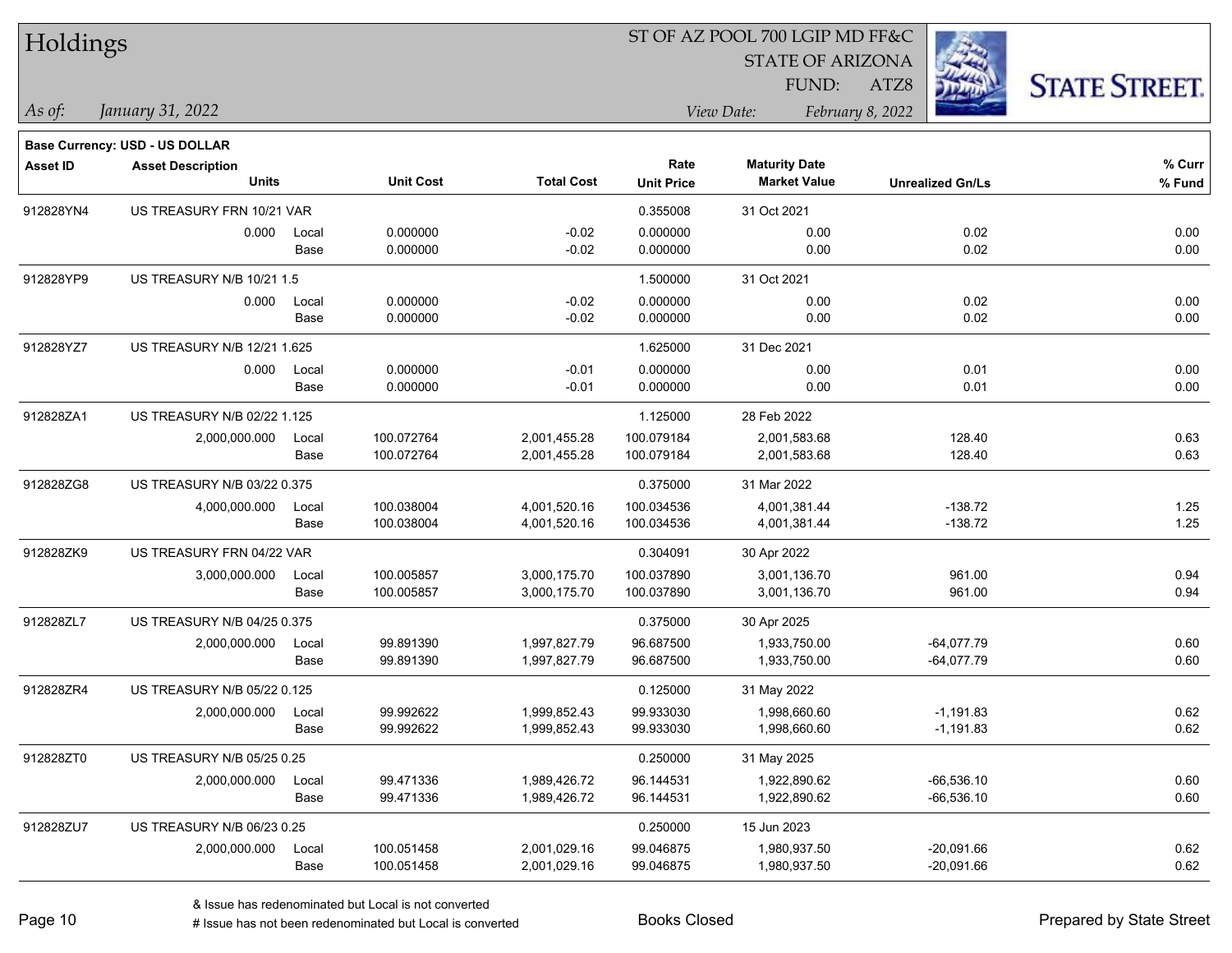| Holdings   |                                       |       |                  |                   | 51 OF AZ POOL 700 LGIP MD FF&C |                                  |                         |                      |
|------------|---------------------------------------|-------|------------------|-------------------|--------------------------------|----------------------------------|-------------------------|----------------------|
|            |                                       |       |                  |                   |                                | <b>STATE OF ARIZONA</b><br>FUND: | ATZ8                    |                      |
|            |                                       |       |                  |                   |                                | View Date:                       |                         | <b>STATE STREET.</b> |
| $ $ As of: | January 31, 2022                      |       |                  |                   |                                |                                  | February 8, 2022        |                      |
|            | <b>Base Currency: USD - US DOLLAR</b> |       |                  |                   |                                |                                  |                         |                      |
| Asset ID   | <b>Asset Description</b>              |       | <b>Unit Cost</b> | <b>Total Cost</b> | Rate                           | <b>Maturity Date</b>             |                         | % Curr               |
|            | <b>Units</b>                          |       |                  |                   | <b>Unit Price</b>              | <b>Market Value</b>              | <b>Unrealized Gn/Ls</b> | % Fund               |
| 912828ZW3  | US TREASURY N/B 06/25 0.25            |       |                  |                   | 0.250000                       | 30 Jun 2025                      |                         |                      |
|            | 2,000,000.000                         | Local | 99.821102        | 1,996,422.03      | 96.003906                      | 1,920,078.12                     | $-76,343.91$            | 0.60                 |
|            |                                       | Base  | 99.821102        | 1,996,422.03      | 96.003906                      | 1,920,078.12                     | $-76,343.91$            | 0.60                 |
| 912828ZX1  | US TREASURY N/B 06/22 0.125           |       |                  |                   | 0.125000                       | 30 Jun 2022                      |                         |                      |
|            | 5,000,000.000                         | Local | 99.989594        | 4,999,479.70      | 99.886719                      | 4,994,335.95                     | $-5,143.75$             | 1.56                 |
|            |                                       | Base  | 99.989594        | 4,999,479.70      | 99.886719                      | 4,994,335.95                     | $-5,143.75$             | 1.56                 |
| 91282CAA9  | US TREASURY FRN 07/22 VAR             |       |                  |                   | 0.245091                       | 31 Jul 2022                      |                         |                      |
|            | 5,000,000.000                         | Local | 99.996506        | 4,999,825.30      | 100.052819                     | 5,002,640.95                     | 2,815.65                | 1.56                 |
|            |                                       | Base  | 99.996506        | 4,999,825.30      | 100.052819                     | 5,002,640.95                     | 2,815.65                | 1.56                 |
| 91282CAF8  | US TREASURY N/B 08/23 0.125           |       |                  |                   | 0.125000                       | 15 Aug 2023                      |                         |                      |
|            | 2,000,000.000                         | Local | 99.856185        | 1,997,123.70      | 98.621094                      | 1,972,421.88                     | $-24,701.82$            | 0.62                 |
|            |                                       | Base  | 99.856185        | 1,997,123.70      | 98.621094                      | 1,972,421.88                     | $-24,701.82$            | 0.62                 |
| 91282CAG6  | US TREASURY N/B 08/22 0.125           |       |                  |                   | 0.125000                       | 31 Aug 2022                      |                         |                      |
|            | 7,000,000.000                         | Local | 99.987581        | 6,999,130.65      | 99.765625                      | 6,983,593.75                     | $-15,536.90$            | 2.18                 |
|            |                                       | Base  | 99.987581        | 6,999,130.65      | 99.765625                      | 6,983,593.75                     | $-15,536.90$            | 2.18                 |
| 91282CAJ0  | US TREASURY N/B 08/25 0.25            |       |                  |                   | 0.250000                       | 31 Aug 2025                      |                         |                      |
|            | 2,000,000.000                         | Local | 99.464726        | 1,989,294.51      | 95.683594                      | 1,913,671.88                     | $-75,622.63$            | 0.60                 |
|            |                                       | Base  | 99.464726        | 1,989,294.51      | 95.683594                      | 1,913,671.88                     | $-75,622.63$            | 0.60                 |
| 91282CAK7  | US TREASURY N/B 09/23 0.125           |       |                  |                   | 0.125000                       | 15 Sep 2023                      |                         |                      |
|            | 2,000,000.000                         | Local | 99.814511        | 1,996,290.21      | 98.527344                      | 1,970,546.88                     | $-25,743.33$            | 0.62                 |
|            |                                       | Base  | 99.814511        | 1,996,290.21      | 98.527344                      | 1,970,546.88                     | $-25,743.33$            | 0.62                 |
| 91282CAM3  | US TREASURY N/B 09/25 0.25            |       |                  |                   | 0.250000                       | 30 Sep 2025                      |                         |                      |
|            | 2,000,000.000                         | Local | 99.819216        | 1,996,384.32      | 95.593750                      | 1,911,875.00                     | $-84,509.32$            | 0.60                 |
|            |                                       | Base  | 99.819216        | 1,996,384.32      | 95.593750                      | 1,911,875.00                     | $-84,509.32$            | 0.60                 |
| 91282CAN1  | US TREASURY N/B 09/22 0.125           |       |                  |                   | 0.125000                       | 30 Sep 2022                      |                         |                      |
|            | 5,000,000.000                         | Local | 99.987750        | 4,999,387.51      | 99.718750                      | 4,985,937.50                     | $-13,450.01$            | 1.56                 |
|            |                                       | Base  | 99.987750        | 4,999,387.51      | 99.718750                      | 4,985,937.50                     | $-13,450.01$            | 1.56                 |
| 91282CAP6  | US TREASURY N/B 10/23 0.125           |       |                  |                   | 0.125000                       | 15 Oct 2023                      |                         |                      |
|            | 2,000,000.000                         | Local | 99.840695        | 1,996,813.90      | 98.382812                      | 1,967,656.24                     | $-29,157.66$            | 0.62                 |
|            |                                       | Base  | 99.840695        | 1,996,813.90      | 98.382812                      | 1,967,656.24                     | $-29,157.66$            | 0.62                 |

 $ST$  OF A Z POOL 700 LCIP MD FF&C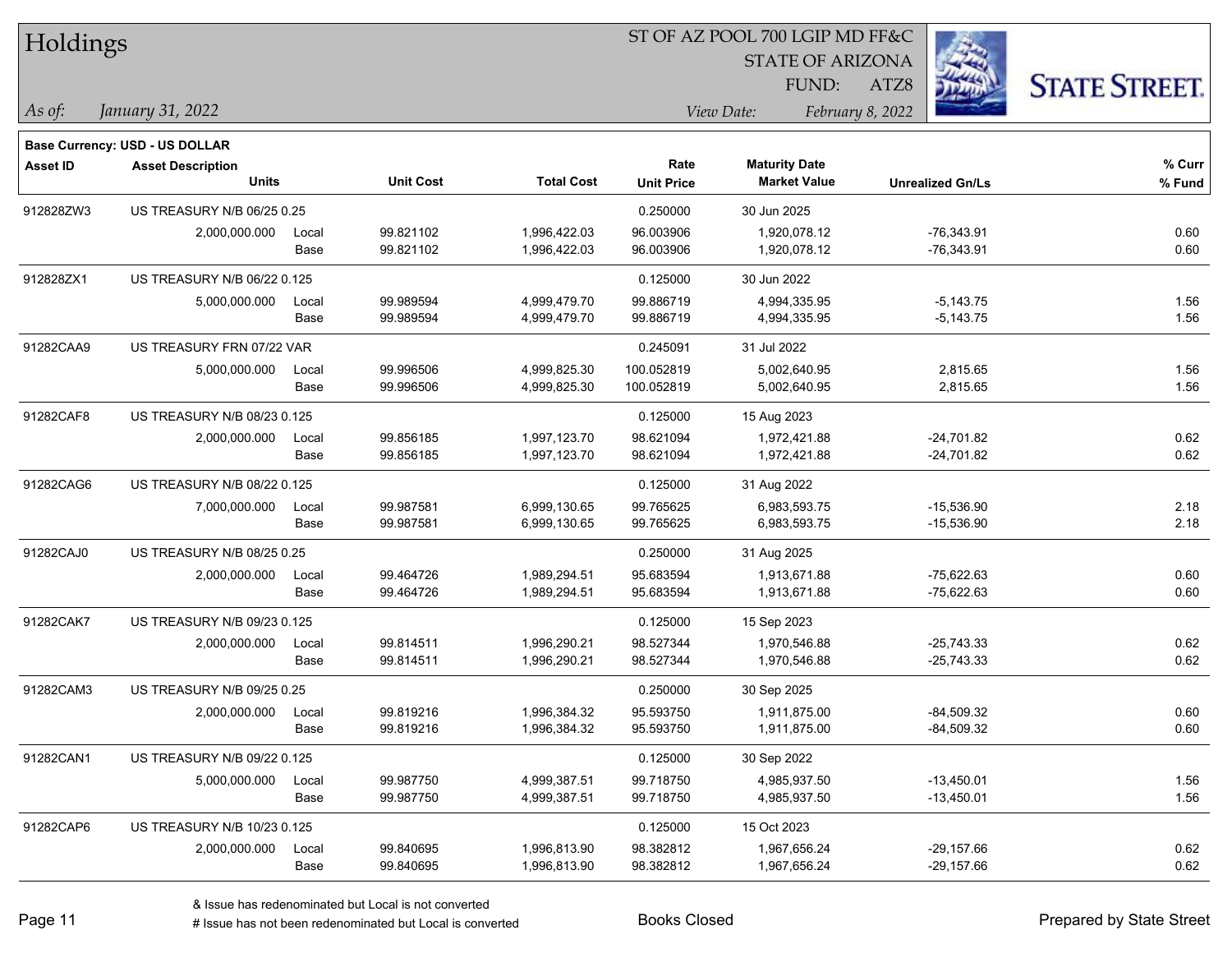| Holdings        |                                |       |                  |                   | ST OF AZ POOL 700 LGIP MD FF&C |                         |                         |                      |  |  |
|-----------------|--------------------------------|-------|------------------|-------------------|--------------------------------|-------------------------|-------------------------|----------------------|--|--|
|                 |                                |       |                  |                   |                                | <b>STATE OF ARIZONA</b> |                         |                      |  |  |
|                 |                                |       |                  |                   |                                | FUND:                   | ATZ8                    | <b>STATE STREET.</b> |  |  |
| As of:          | January 31, 2022               |       |                  |                   |                                | View Date:              | February 8, 2022        |                      |  |  |
|                 | Base Currency: USD - US DOLLAR |       |                  |                   |                                |                         |                         |                      |  |  |
| <b>Asset ID</b> | <b>Asset Description</b>       |       |                  |                   | Rate                           | <b>Maturity Date</b>    |                         | $%$ Curr             |  |  |
|                 | <b>Units</b>                   |       | <b>Unit Cost</b> | <b>Total Cost</b> | <b>Unit Price</b>              | <b>Market Value</b>     | <b>Unrealized Gn/Ls</b> | % Fund               |  |  |
| 91282CAR2       | US TREASURY N/B 10/22 0.125    |       |                  |                   | 0.125000                       | 31 Oct 2022             |                         |                      |  |  |
|                 | 2,000,000.000                  | Local | 99.998190        | 1,999,963.80      | 99.652344                      | 1,993,046.88            | $-6,916.92$             | 0.62                 |  |  |
|                 |                                | Base  | 99.998190        | 1,999,963.80      | 99.652344                      | 1,993,046.88            | $-6,916.92$             | 0.62                 |  |  |
| 91282CAS0       | US TREASURY FRN 10/22 VAR      |       |                  |                   | 0.245091                       | 31 Oct 2022             |                         |                      |  |  |
|                 | 3,000,000.000                  | Local | 99.995475        | 2,999,864.25      | 100.076859                     | 3,002,305.77            | 2,441.52                | 0.94                 |  |  |
|                 |                                | Base  | 99.995475        | 2,999,864.25      | 100.076859                     | 3,002,305.77            | 2,441.52                | 0.94                 |  |  |
| 91282CAT8       | US TREASURY N/B 10/25 0.25     |       |                  |                   | 0.250000                       | 31 Oct 2025             |                         |                      |  |  |
|                 | 2,000,000.000                  | Local | 99.249639        | 1,984,992.78      | 95.433594                      | 1,908,671.88            | $-76,320.90$            | 0.60                 |  |  |
|                 |                                | Base  | 99.249639        | 1,984,992.78      | 95.433594                      | 1,908,671.88            | $-76,320.90$            | 0.60                 |  |  |
| 91282CAW1       | US TREASURY N/B 11/23 0.25     |       |                  |                   | 0.250000                       | 15 Nov 2023             |                         |                      |  |  |
|                 | 2,000,000.000                  | Local | 100.006225       | 2,000,124.49      | 98.484375                      | 1,969,687.50            | $-30,436.99$            | 0.62                 |  |  |
|                 |                                | Base  | 100.006225       | 2,000,124.49      | 98.484375                      | 1,969,687.50            | $-30,436.99$            | 0.62                 |  |  |
| 91282CAX9       | US TREASURY N/B 11/22 0.125    |       |                  |                   | 0.125000                       | 30 Nov 2022             |                         |                      |  |  |
|                 | 10,000,000.000                 | Local | 99.978465        | 9,997,846.47      | 99.531250                      | 9,953,125.00            | $-44,721.47$            | 3.11                 |  |  |
|                 |                                | Base  | 99.978465        | 9,997,846.47      | 99.531250                      | 9,953,125.00            | -44,721.47              | 3.11                 |  |  |
| 91282CAZ4       | US TREASURY N/B 11/25 0.375    |       |                  |                   | 0.375000                       | 30 Nov 2025             |                         |                      |  |  |
|                 | 2,000,000.000                  | Local | 99.811382        | 1,996,227.64      | 95.730469                      | 1,914,609.38            | $-81,618.26$            | 0.60                 |  |  |
|                 |                                | Base  | 99.811382        | 1,996,227.64      | 95.730469                      | 1,914,609.38            | $-81,618.26$            | 0.60                 |  |  |
| 91282CBA8       | US TREASURY N/B 12/23 0.125    |       |                  |                   | 0.125000                       | 15 Dec 2023             |                         |                      |  |  |
|                 | 2,000,000.000                  | Local | 99.843619        | 1,996,872.38      | 98.140625                      | 1,962,812.50            | $-34,059.88$            | 0.61                 |  |  |
|                 |                                | Base  | 99.843619        | 1,996,872.38      | 98.140625                      | 1,962,812.50            | $-34,059.88$            | 0.61                 |  |  |
| 91282CBC4       | US TREASURY N/B 12/25 0.375    |       |                  |                   | 0.375000                       | 31 Dec 2025             |                         |                      |  |  |
|                 | 2,000,000.000                  | Local | 99.634016        | 1,992,680.31      | 95.628906                      | 1,912,578.12            | $-80, 102.19$           | 0.60                 |  |  |
|                 |                                | Base  | 99.634016        | 1,992,680.31      | 95.628906                      | 1,912,578.12            | $-80,102.19$            | 0.60                 |  |  |
| 91282CBD2       | US TREASURY N/B 12/22 0.125    |       |                  |                   | 0.125000                       | 31 Dec 2022             |                         |                      |  |  |
|                 | 12,000,000.000                 | Local | 99.983809        | 11,998,057.05     | 99.417969                      | 11,930,156.28           | $-67,900.77$            | 3.73                 |  |  |
|                 |                                | Base  | 99.983809        | 11,998,057.05     | 99.417969                      | 11,930,156.28           | $-67,900.77$            | 3.73                 |  |  |
| 91282CBE0       | US TREASURY N/B 01/24 0.125    |       |                  |                   | 0.125000                       | 15 Jan 2024             |                         |                      |  |  |
|                 | 2,000,000.000                  | Local | 99.793772        | 1,995,875.43      | 98.007812                      | 1,960,156.24            | $-35,719.19$            | 0.61                 |  |  |
|                 |                                | Base  | 99.793772        | 1,995,875.43      | 98.007812                      | 1,960,156.24            | $-35,719.19$            | 0.61                 |  |  |

 $\overline{\phantom{0}}$ 

 $\overline{\phantom{0}}$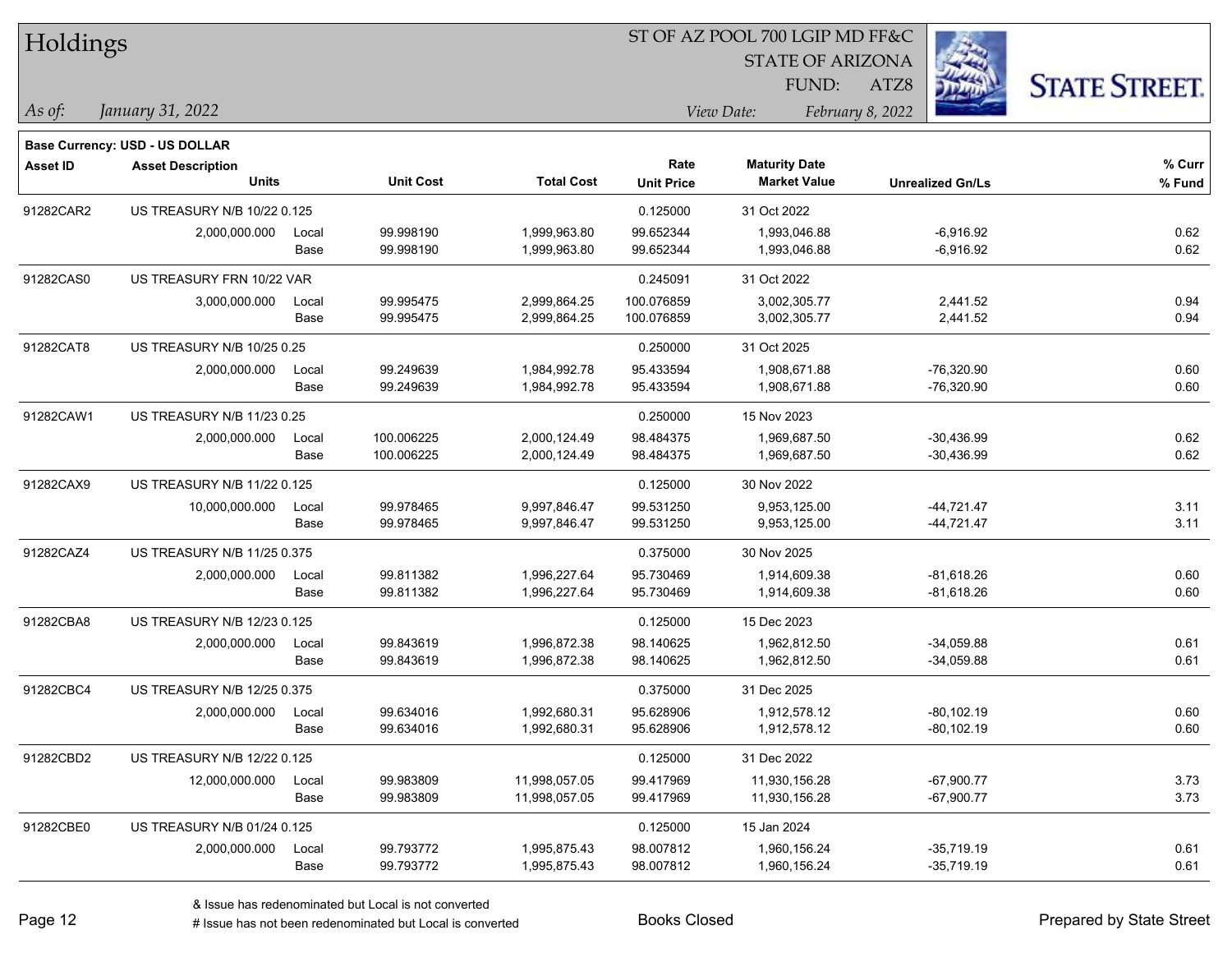| Holdings   |                                          |       |                  |                   | 51 OF AZ POOL 700 LGIP MD FF&C |                                             |                         |                      |  |  |
|------------|------------------------------------------|-------|------------------|-------------------|--------------------------------|---------------------------------------------|-------------------------|----------------------|--|--|
|            |                                          |       |                  |                   |                                | <b>STATE OF ARIZONA</b>                     |                         |                      |  |  |
|            |                                          |       |                  |                   |                                | FUND:                                       | ATZ8                    | <b>STATE STREET.</b> |  |  |
| $ $ As of: | January 31, 2022                         |       |                  |                   |                                | View Date:                                  | February 8, 2022        |                      |  |  |
|            |                                          |       |                  |                   |                                |                                             |                         |                      |  |  |
|            | <b>Base Currency: USD - US DOLLAR</b>    |       |                  |                   |                                |                                             |                         |                      |  |  |
| Asset ID   | <b>Asset Description</b><br><b>Units</b> |       | <b>Unit Cost</b> | <b>Total Cost</b> | Rate<br><b>Unit Price</b>      | <b>Maturity Date</b><br><b>Market Value</b> | <b>Unrealized Gn/Ls</b> | % Curr<br>% Fund     |  |  |
|            |                                          |       |                  |                   |                                |                                             |                         |                      |  |  |
| 91282CBG5  | US TREASURY N/B 01/23 0.125              |       |                  |                   | 0.125000                       | 31 Jan 2023                                 |                         |                      |  |  |
|            | 5,000,000.000                            | Local | 99.941793        | 4,997,089.63      | 99.328125                      | 4,966,406.25                                | $-30,683.38$            | 1.55                 |  |  |
|            |                                          | Base  | 99.941793        | 4,997,089.63      | 99.328125                      | 4,966,406.25                                | $-30,683.38$            | 1.55                 |  |  |
| 91282CBH3  | US TREASURY N/B 01/26 0.375              |       |                  |                   | 0.375000                       | 31 Jan 2026                                 |                         |                      |  |  |
|            | 2,000,000.000                            | Local | 99.680199        | 1,993,603.98      | 95.457031                      | 1,909,140.62                                | $-84,463.36$            | 0.60                 |  |  |
|            |                                          | Base  | 99.680199        | 1,993,603.98      | 95.457031                      | 1,909,140.62                                | $-84,463.36$            | 0.60                 |  |  |
| 91282CBK6  | US TREASURY FRN 01/23 VAR                |       |                  |                   | 0.239091                       | 31 Jan 2023                                 |                         |                      |  |  |
|            | 2,000,000.000                            | Local | 99.994952        | 1,999,899.04      | 100.091262                     | 2,001,825.24                                | 1,926.20                | 0.63                 |  |  |
|            |                                          | Base  | 99.994952        | 1,999,899.04      | 100.091262                     | 2,001,825.24                                | 1,926.20                | 0.63                 |  |  |
| 91282CBM2  | US TREASURY N/B 02/24 0.125              |       |                  |                   | 0.125000                       | 15 Feb 2024                                 |                         |                      |  |  |
|            | 2,000,000.000                            | Local | 99.816532        | 1,996,330.63      | 97.910156                      | 1,958,203.12                                | $-38,127.51$            | 0.61                 |  |  |
|            |                                          | Base  | 99.816532        | 1,996,330.63      | 97.910156                      | 1,958,203.12                                | $-38,127.51$            | 0.61                 |  |  |
| 91282CBN0  | US TREASURY N/B 02/23 0.125              |       |                  |                   | 0.125000                       | 28 Feb 2023                                 |                         |                      |  |  |
|            | 5,000,000.000                            | Local | 99.974122        | 4,998,706.09      | 99.246094                      | 4,962,304.70                                | $-36,401.39$            | 1.55                 |  |  |
|            |                                          | Base  | 99.974122        | 4,998,706.09      | 99.246094                      | 4,962,304.70                                | $-36,401.39$            | 1.55                 |  |  |
| 91282CBQ3  | US TREASURY N/B 02/26 0.5                |       |                  |                   | 0.500000                       | 28 Feb 2026                                 |                         |                      |  |  |
|            | 2,000,000.000                            | Local | 99.673172        | 1,993,463.43      | 95.832031                      | 1,916,640.62                                | $-76,822.81$            | 0.60                 |  |  |
|            |                                          | Base  | 99.673172        | 1,993,463.43      | 95.832031                      | 1,916,640.62                                | $-76,822.81$            | 0.60                 |  |  |
| 91282CBR1  | US TREASURY N/B 03/24 0.25               |       |                  |                   | 0.250000                       | 15 Mar 2024                                 |                         |                      |  |  |
|            | 2,000,000.000                            | Local | 99.793209        | 1,995,864.17      | 97.996094                      | 1,959,921.88                                | $-35,942.29$            | 0.61                 |  |  |
|            |                                          | Base  | 99.793209        | 1,995,864.17      | 97.996094                      | 1,959,921.88                                | $-35,942.29$            | 0.61                 |  |  |
| 91282CBT7  | US TREASURY N/B 03/26 0.75               |       |                  |                   | 0.750000                       | 31 Mar 2026                                 |                         |                      |  |  |
|            | 2,000,000.000                            | Local | 99.291220        | 1,985,824.40      | 96.730469                      | 1,934,609.38                                | $-51,215.02$            | 0.60                 |  |  |
|            |                                          | Base  | 99.291220        | 1,985,824.40      | 96.730469                      | 1,934,609.38                                | $-51,215.02$            | 0.60                 |  |  |
| 91282CBU4  | US TREASURY N/B 03/23 0.125              |       |                  |                   | 0.125000                       | 31 Mar 2023                                 |                         |                      |  |  |
|            | 3,000,000.000                            | Local | 99.956051        | 2,998,681.54      | 99.125000                      | 2,973,750.00                                | $-24,931.54$            | 0.93                 |  |  |
|            |                                          | Base  | 99.956051        | 2,998,681.54      | 99.125000                      | 2,973,750.00                                | $-24,931.54$            | 0.93                 |  |  |
| 91282CBX8  | US TREASURY N/B 04/23 0.125              |       |                  |                   | 0.125000                       | 30 Apr 2023                                 |                         |                      |  |  |
|            | 4,000,000.000                            | Local | 99.913225        | 3,996,529.00      | 99.050781                      | 3,962,031.24                                | $-34,497.76$            | 1.24                 |  |  |
|            |                                          | Base  | 99.913225        | 3,996,529.00      | 99.050781                      | 3,962,031.24                                | $-34,497.76$            | 1.24                 |  |  |

 $ST$  OF A Z POOL 700 LCIP MD FF&C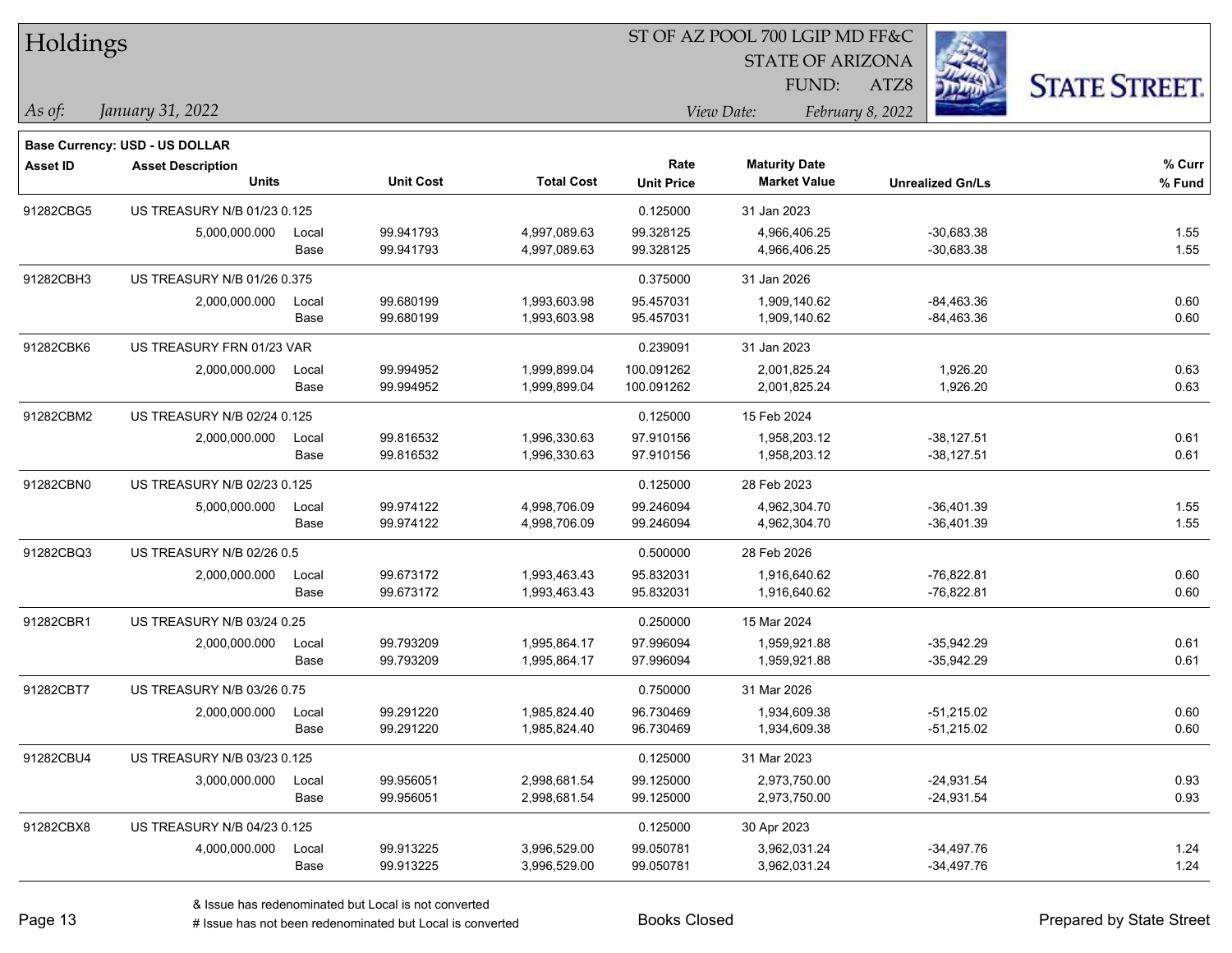| Holdings                  |                                |       |                  |                   | ST OF AZ POOL 700 LGIP MD FF&C |                         |                         |                      |  |  |
|---------------------------|--------------------------------|-------|------------------|-------------------|--------------------------------|-------------------------|-------------------------|----------------------|--|--|
|                           |                                |       |                  |                   |                                | <b>STATE OF ARIZONA</b> |                         |                      |  |  |
|                           |                                |       |                  |                   |                                | FUND:                   | ATZ8                    | <b>STATE STREET.</b> |  |  |
| As of:                    | January 31, 2022               |       |                  |                   |                                | View Date:              | February 8, 2022        |                      |  |  |
|                           | Base Currency: USD - US DOLLAR |       |                  |                   |                                |                         |                         |                      |  |  |
| <b>Asset ID</b>           | <b>Asset Description</b>       |       |                  |                   | Rate                           | <b>Maturity Date</b>    |                         | % Curr               |  |  |
|                           | <b>Units</b>                   |       | <b>Unit Cost</b> | <b>Total Cost</b> | <b>Unit Price</b>              | <b>Market Value</b>     | <b>Unrealized Gn/Ls</b> | % Fund               |  |  |
| 91282CCD1                 | US TREASURY N/B 05/23 0.125    |       |                  |                   | 0.125000                       | 31 May 2023             |                         |                      |  |  |
|                           | 3,000,000.000                  | Local | 99.971433        | 2,999,142.99      | 98.917969                      | 2,967,539.07            | $-31,603.92$            | 0.93                 |  |  |
|                           |                                | Base  | 99.971433        | 2,999,142.99      | 98.917969                      | 2,967,539.07            | $-31,603.92$            | 0.93                 |  |  |
| 91282CCU3                 | US TREASURY N/B 08/23 0.125    |       |                  |                   | 0.125000                       | 31 Aug 2023             |                         |                      |  |  |
|                           | 2,000,000.000                  | Local | 99.864065        | 1,997,281.30      | 98.570312                      | 1,971,406.24            | $-25,875.06$            | 0.62                 |  |  |
|                           |                                | Base  | 99.864065        | 1,997,281.30      | 98.570312                      | 1,971,406.24            | $-25,875.06$            | 0.62                 |  |  |
| 91282CCX7                 | US TREASURY N/B 09/24 0.375    |       |                  |                   | 0.375000                       | 15 Sep 2024             |                         |                      |  |  |
|                           | 2,000,000.000                  | Local | 99.805174        | 1,996,103.48      | 97.617188                      | 1,952,343.76            | $-43,759.72$            | 0.61                 |  |  |
|                           |                                | Base  | 99.805174        | 1,996,103.48      | 97.617188                      | 1,952,343.76            | $-43,759.72$            | 0.61                 |  |  |
| 91282CDA6                 | US TREASURY N/B 09/23 0.25     |       |                  |                   | 0.250000                       | 30 Sep 2023             |                         |                      |  |  |
|                           | 3,000,000.000                  | Local | 99.920611        | 2,997,618.33      | 98.675781                      | 2,960,273.43            | $-37,344.90$            | 0.93                 |  |  |
|                           |                                | Base  | 99.920611        | 2,997,618.33      | 98.675781                      | 2,960,273.43            | $-37,344.90$            | 0.93                 |  |  |
| 91282CDE8                 | US TREASURY FRN 10/23 VAR      |       |                  |                   | 0.225091                       | 31 Oct 2023             |                         |                      |  |  |
|                           | 3,000,000.000                  | Local | 99.918821        | 2,997,564.64      | 100.130217                     | 3,003,906.51            | 6,341.87                | 0.94                 |  |  |
|                           |                                | Base  | 99.918821        | 2,997,564.64      | 100.130217                     | 3,003,906.51            | 6,341.87                | 0.94                 |  |  |
| <b>US DOLLAR Total</b>    |                                |       |                  |                   |                                |                         |                         |                      |  |  |
|                           | 260,202,151.620                | Local |                  | 261,059,580.70    |                                | 258,172,865.76          | $-2,886,714.94$         | 80.70                |  |  |
| Original Face:            | 114,514,553.000                | Base  |                  | 261,059,580.70    |                                | 258,172,865.76          | $-2,886,714.94$         | 80.70                |  |  |
| <b>FIXED INCOME Total</b> |                                |       |                  |                   |                                |                         |                         |                      |  |  |
|                           | 260,202,151.620                | Base  |                  | 261,059,580.70    |                                | 258,172,865.76          | $-2,886,714.94$         | 80.70                |  |  |
| Original Face:            | 114,514,553.000                |       |                  |                   |                                |                         |                         |                      |  |  |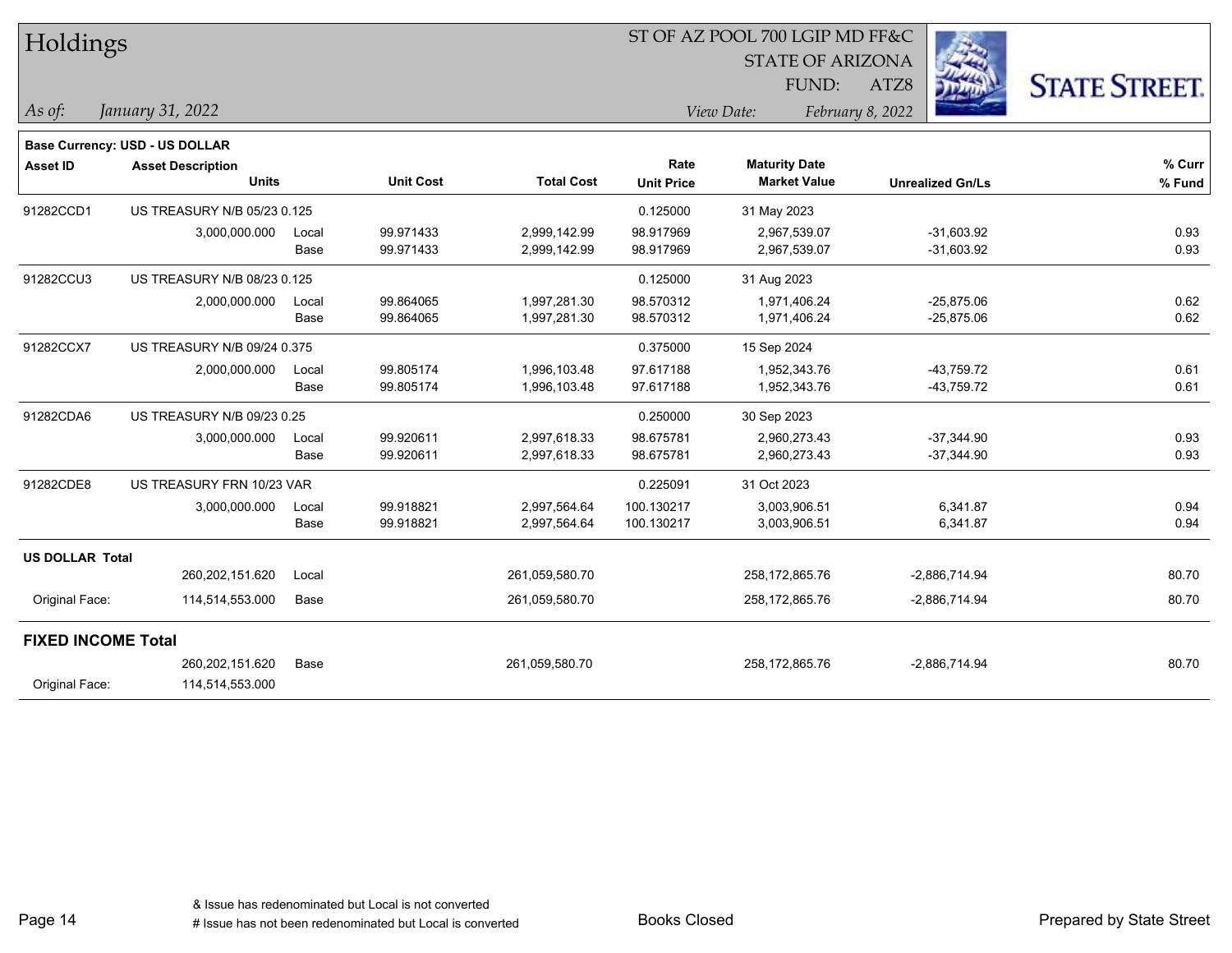| Holdings          |                                       |      | ST OF AZ POOL 700 LGIP MD FF&C |                   |                   |                      |                         |                         |                      |
|-------------------|---------------------------------------|------|--------------------------------|-------------------|-------------------|----------------------|-------------------------|-------------------------|----------------------|
|                   |                                       |      |                                |                   |                   |                      | <b>STATE OF ARIZONA</b> |                         |                      |
|                   |                                       |      |                                |                   |                   |                      | FUND:<br>ATZ8           |                         | <b>STATE STREET.</b> |
| $\vert$ As of:    | January 31, 2022                      |      |                                |                   |                   | View Date:           | February 8, 2022        |                         |                      |
|                   | <b>Base Currency: USD - US DOLLAR</b> |      |                                |                   |                   |                      |                         |                         |                      |
| Asset ID          | <b>Asset Description</b>              |      |                                |                   | Rate              | <b>Maturity Date</b> |                         |                         | % Curr               |
|                   | <b>Units</b>                          |      | <b>Unit Cost</b>               | <b>Total Cost</b> | <b>Unit Price</b> | <b>Market Value</b>  |                         | <b>Unrealized Gn/Ls</b> | % Fund               |
| <b>FUND Total</b> |                                       |      |                                |                   |                   |                      |                         |                         |                      |
|                   | 308,519,921.650                       | Base |                                | 309,375,130.31    |                   | 306.468.885.39       |                         | $-2.906.244.92$         | 100.00               |
| Original Face:    | 114,514,553.000                       |      |                                |                   |                   |                      |                         |                         |                      |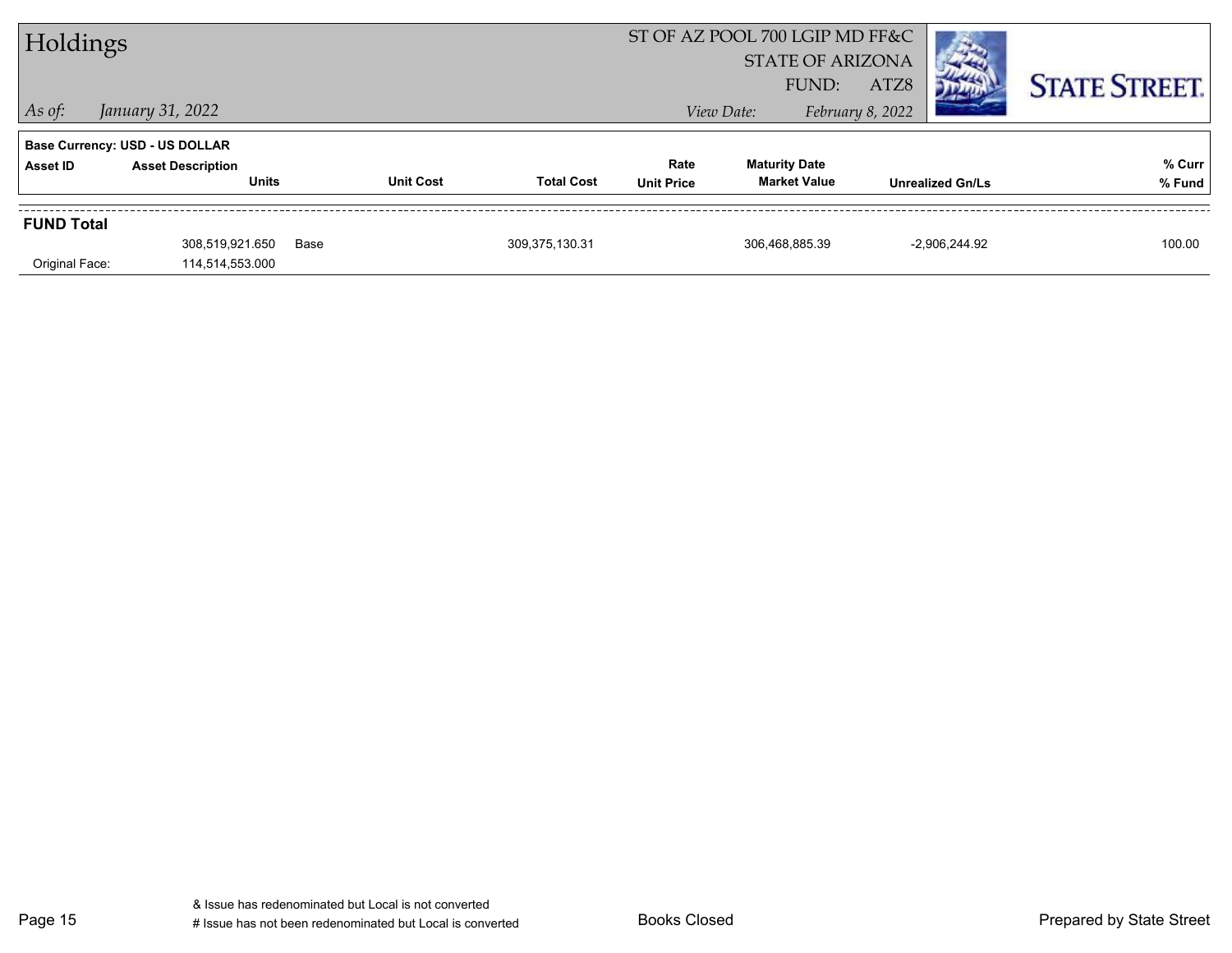# Holdings

## Currency Summary

*As of: January 31, 2022*

# ST OF AZ POOL 700 LGIP MD FF&C

STATE OF ARIZONA

ATZ8



*View Date: February 8, 2022*FUND:

### **Base Currency:USD - US DOLLAR**

|                        | % Currency      |       |                   |                     |        |                         |                          |                           |
|------------------------|-----------------|-------|-------------------|---------------------|--------|-------------------------|--------------------------|---------------------------|
|                        | <b>Units</b>    |       | <b>Total Cost</b> | <b>Market Value</b> | % Fund | <b>Unreal Sec Gn/Ls</b> | <b>Unreal Curr Gn/Ls</b> | <b>Total Unreal Gn/Ls</b> |
| <b>US DOLLAR</b>       |                 |       |                   |                     |        |                         | Exchange Rate:           | 1.000000                  |
| <b>CASH</b>            |                 |       |                   |                     |        |                         |                          |                           |
|                        | -6,717,942.150  | Local | $-6,717,942.15$   | $-6,717,942.15$     | 2.10   | 0.00                    |                          | 0.00                      |
|                        |                 | Base  | $-6,717,942.15$   | $-6,717,942.15$     | 2.10   | 0.00                    | 0.00                     | 0.00                      |
| <b>CASH EQUIVALENT</b> |                 |       |                   |                     |        |                         |                          |                           |
|                        | 55,035,712.180  | Local | 55,033,491.76     | 55,013,961.78       | 17.20  | $-19,529.98$            |                          | $-19,529.98$              |
|                        |                 | Base  | 55,033,491.76     | 55,013,961.78       | 17.20  | $-19,529.98$            | 0.00                     | $-19,529.98$              |
| <b>FIXED INCOME</b>    |                 |       |                   |                     |        |                         |                          |                           |
|                        | 260,202,151.620 | Local | 261,059,580.70    | 258,172,865.76      | 80.70  | $-2,886,714.94$         |                          | $-2,886,714.94$           |
| Original Face:         | 114,514,553.000 | Base  | 261,059,580.70    | 258,172,865.76      | 80.70  | $-2,886,714.94$         | 0.00                     | $-2,886,714.94$           |
| <b>US DOLLAR Total</b> |                 |       |                   |                     |        |                         |                          |                           |
|                        | 308,519,921.650 | Local | 309,375,130.31    | 306,468,885.39      | 100.00 | $-2,906,244.92$         |                          | $-2,906,244.92$           |
| Original Face:         | 114,514,553.000 | Base  | 309,375,130.31    | 306,468,885.39      | 100.00 | $-2,906,244.92$         | 0.00                     | $-2,906,244.92$           |
| <b>FUND Total</b>      |                 |       |                   |                     |        |                         |                          |                           |
|                        | 308,519,921.650 | Base  | 309, 375, 130. 31 | 306,468,885.39      | 100.00 | $-2,906,244.92$         | 0.00                     | $-2,906,244.92$           |
| Original Face:         | 114,514,553.000 |       |                   |                     |        |                         |                          |                           |
|                        |                 |       |                   |                     |        |                         |                          |                           |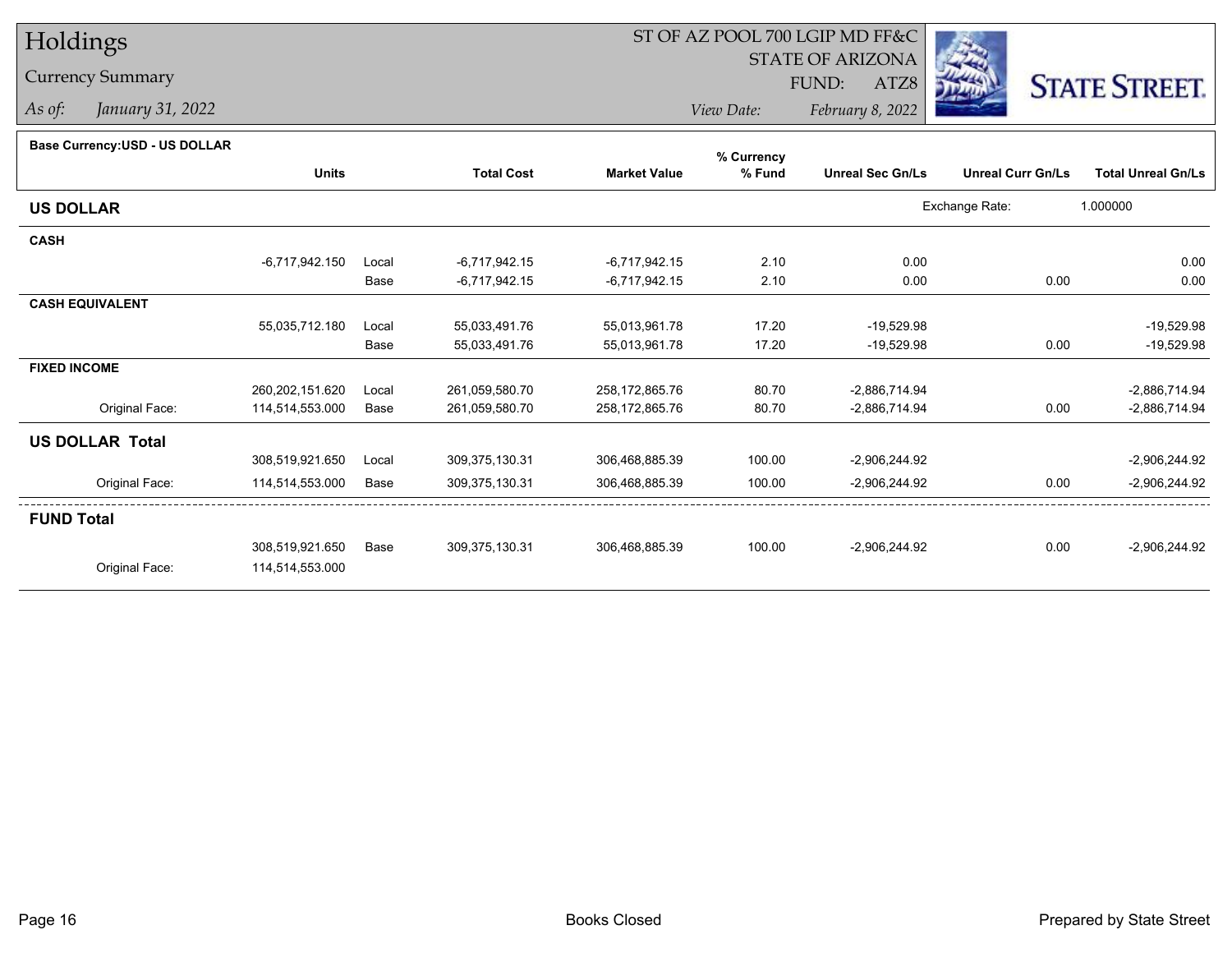|                      | Holdings                       |                   |                     |            | ST OF AZ POOL 700 LGIP MD FF&C |                          |                           |
|----------------------|--------------------------------|-------------------|---------------------|------------|--------------------------------|--------------------------|---------------------------|
|                      |                                |                   |                     |            | <b>STATE OF ARIZONA</b>        |                          |                           |
| <b>Asset Summary</b> |                                |                   |                     |            | FUND:<br>ATZ8                  |                          | <b>STATE STREET.</b>      |
| As of:               | January 31, 2022               |                   |                     | View Date: | February 8, 2022               |                          |                           |
|                      | Base Currency: USD - US DOLLAR |                   |                     |            |                                |                          |                           |
|                      | <b>Units</b>                   | <b>Total Cost</b> | <b>Market Value</b> | % Fund     | <b>Unreal Sec Gn/Ls</b>        | <b>Unreal Curr Gn/Ls</b> | <b>Total Unreal Gn/Ls</b> |
| <b>CASH</b>          |                                |                   |                     |            |                                |                          |                           |
| <b>US DOLLAR</b>     |                                |                   |                     |            |                                |                          |                           |
|                      | -6,717,942.150                 | -6,717,942.15     | $-6,717,942.15$     | 2.10       | 0.00                           | 0.00                     | 0.00                      |
| <b>CASH Total</b>    |                                |                   |                     |            |                                |                          |                           |
|                      | $-6,717,942.150$               | -6,717,942.15     | $-6,717,942.15$     | 2.10       | 0.00                           | 0.00                     | 0.00                      |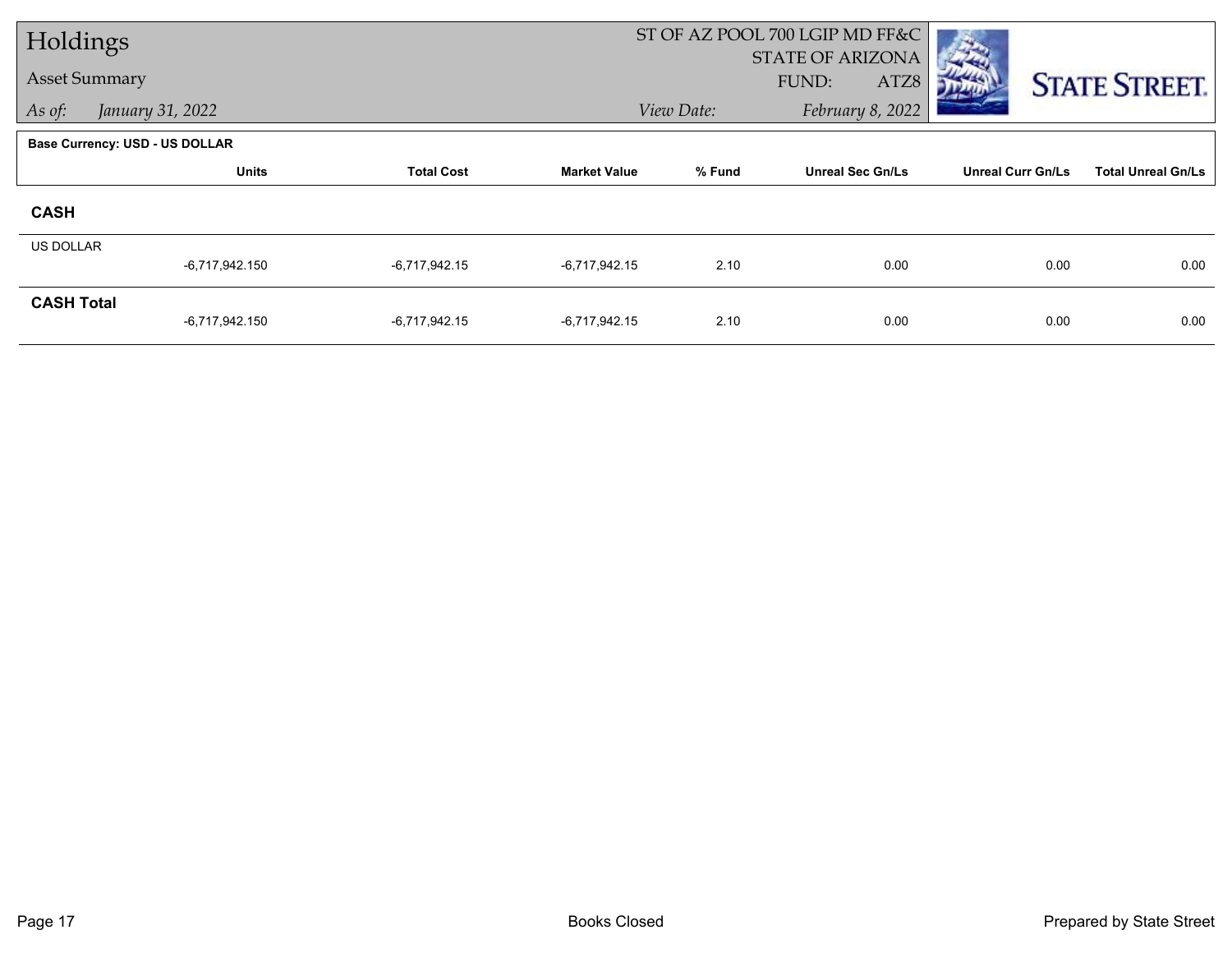| Holdings             |                                       |                   |                     |            | ST OF AZ POOL 700 LGIP MD FF&C |                          |                           |
|----------------------|---------------------------------------|-------------------|---------------------|------------|--------------------------------|--------------------------|---------------------------|
|                      |                                       |                   |                     |            | <b>STATE OF ARIZONA</b>        |                          |                           |
| <b>Asset Summary</b> |                                       |                   |                     |            | ATZ8<br>FUND:                  |                          | <b>STATE STREET.</b>      |
| As of:               | January 31, 2022                      |                   |                     | View Date: | February 8, 2022               |                          |                           |
|                      | <b>Base Currency: USD - US DOLLAR</b> |                   |                     |            |                                |                          |                           |
|                      | <b>Units</b>                          | <b>Total Cost</b> | <b>Market Value</b> | % Fund     | <b>Unreal Sec Gn/Ls</b>        | <b>Unreal Curr Gn/Ls</b> | <b>Total Unreal Gn/Ls</b> |
|                      | <b>CASH EQUIVALENT</b>                |                   |                     |            |                                |                          |                           |
| <b>US DOLLAR</b>     |                                       |                   |                     |            |                                |                          |                           |
|                      | 55,035,712.180                        | 55,033,491.76     | 55,013,961.78       | 17.20      | $-19,529.98$                   | 0.00                     | $-19,529.98$              |
|                      | <b>CASH EQUIVALENT Total</b>          |                   |                     |            |                                |                          |                           |
|                      | 55,035,712.180                        | 55,033,491.76     | 55,013,961.78       | 17.20      | $-19,529.98$                   | 0.00                     | $-19,529.98$              |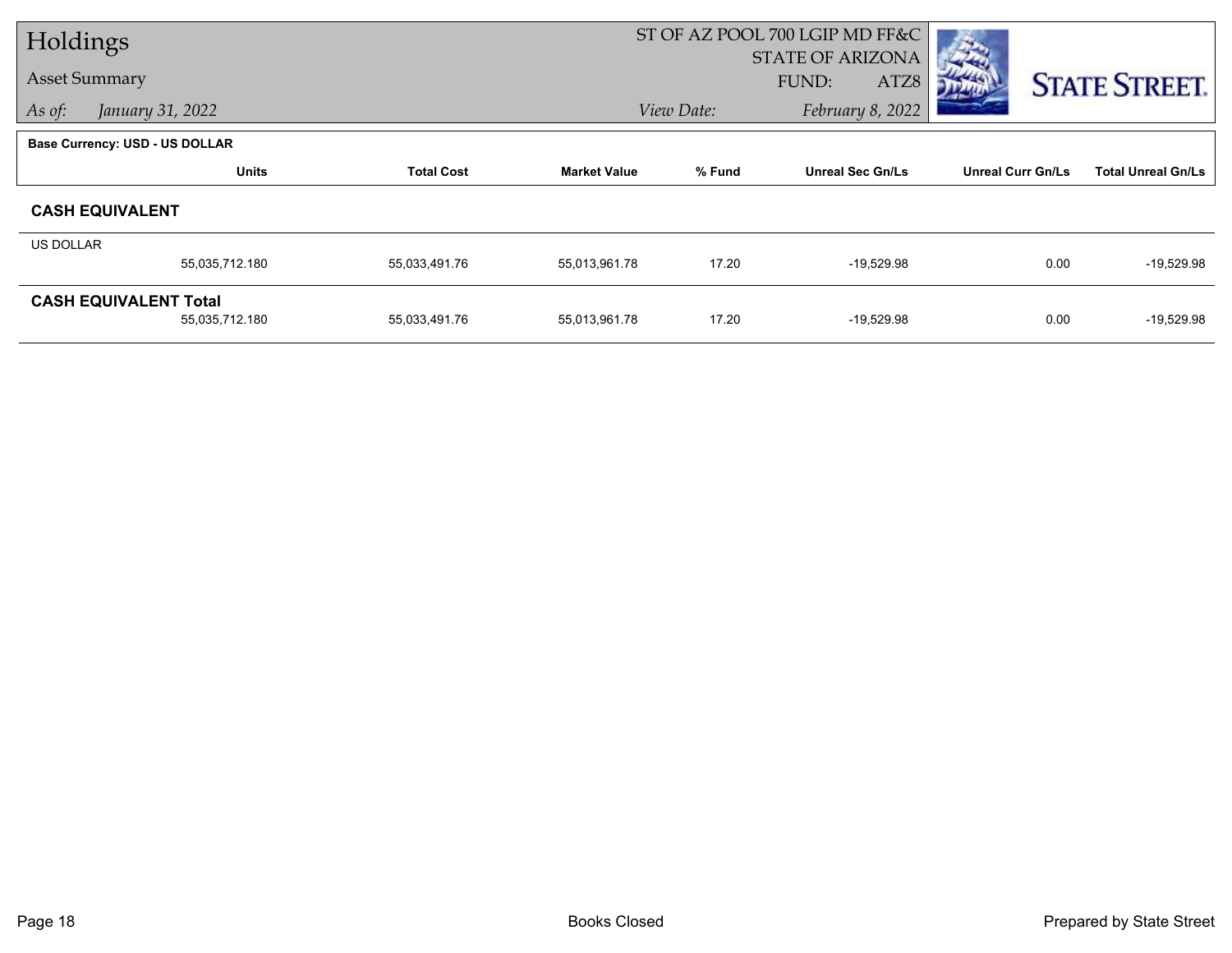|                      | Holdings                              |                   |                     |            | ST OF AZ POOL 700 LGIP MD FF&C |                          |                           |
|----------------------|---------------------------------------|-------------------|---------------------|------------|--------------------------------|--------------------------|---------------------------|
|                      |                                       |                   |                     |            | <b>STATE OF ARIZONA</b>        |                          |                           |
| <b>Asset Summary</b> |                                       |                   |                     |            | FUND:<br>ATZ8                  |                          | <b>STATE STREET.</b>      |
| As of:               | January 31, 2022                      |                   |                     | View Date: | February 8, 2022               |                          |                           |
|                      | <b>Base Currency: USD - US DOLLAR</b> |                   |                     |            |                                |                          |                           |
|                      | <b>Units</b>                          | <b>Total Cost</b> | <b>Market Value</b> | % Fund     | <b>Unreal Sec Gn/Ls</b>        | <b>Unreal Curr Gn/Ls</b> | <b>Total Unreal Gn/Ls</b> |
|                      | <b>FIXED INCOME</b>                   |                   |                     |            |                                |                          |                           |
| <b>US DOLLAR</b>     |                                       |                   |                     |            |                                |                          |                           |
|                      | 260,202,151.620                       | 261,059,580.70    | 258,172,865.76      | 80.70      | -2,886,714.94                  | 0.00                     | $-2,886,714.94$           |
|                      | <b>FIXED INCOME Total</b>             |                   |                     |            |                                |                          |                           |
|                      | 260, 202, 151.620                     | 261,059,580.70    | 258,172,865.76      | 80.70      | $-2,886,714.94$                | 0.00                     | $-2,886,714.94$           |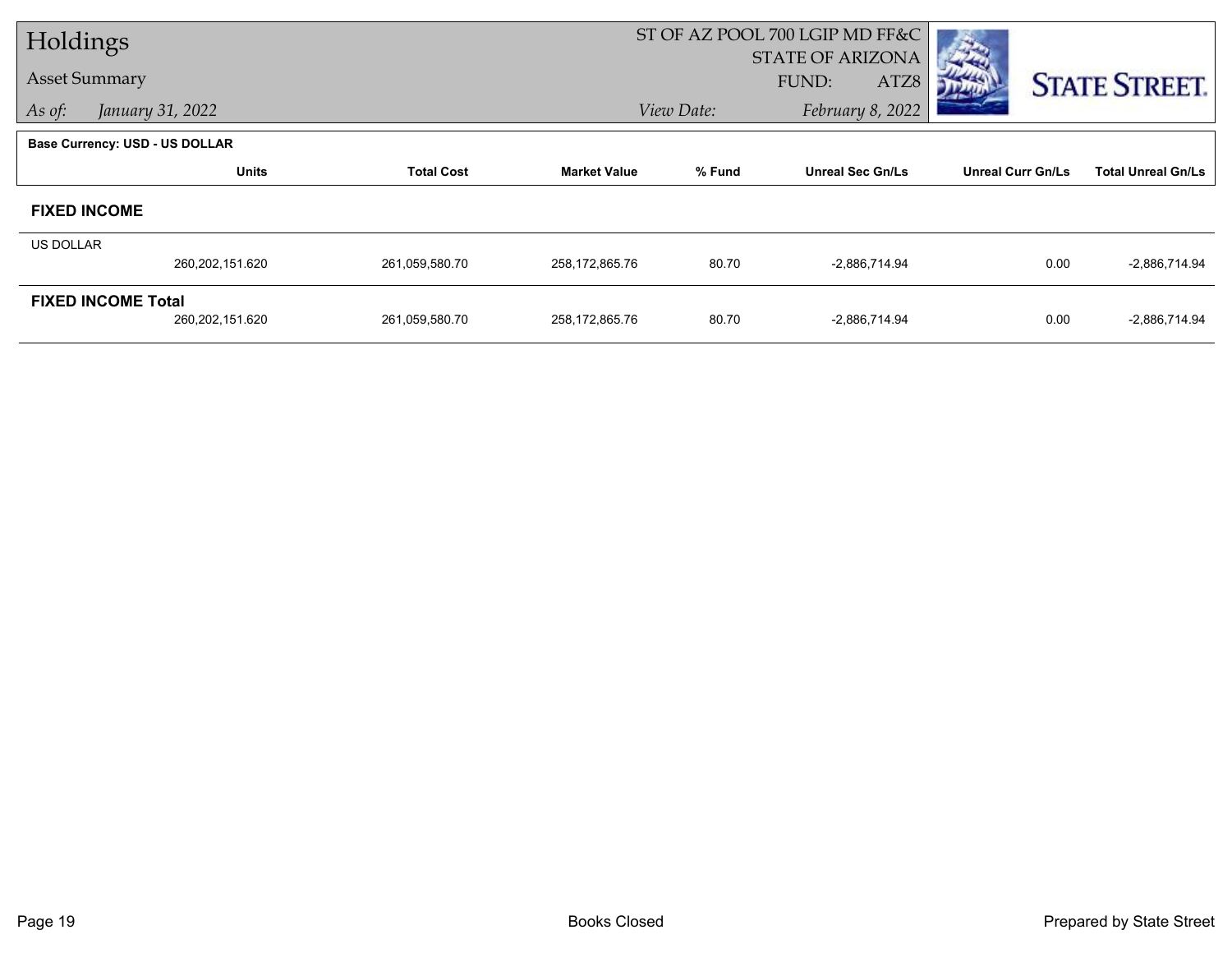| Holdings          |                                       |                   |                     | ST OF AZ POOL 700 LGIP MD FF&C |                         |                   |                           |
|-------------------|---------------------------------------|-------------------|---------------------|--------------------------------|-------------------------|-------------------|---------------------------|
|                   |                                       |                   |                     | <b>STATE OF ARIZONA</b>        |                         |                   |                           |
|                   | <b>Asset Summary</b>                  |                   |                     | ATZ8<br>FUND:                  |                         |                   | <b>STATE STREET.</b>      |
| As of:            | January 31, 2022                      |                   |                     | View Date:                     | February 8, 2022        |                   |                           |
|                   | <b>Base Currency: USD - US DOLLAR</b> |                   |                     |                                |                         |                   |                           |
|                   | <b>Units</b>                          | <b>Total Cost</b> | <b>Market Value</b> | % Fund                         | <b>Unreal Sec Gn/Ls</b> | Unreal Curr Gn/Ls | <b>Total Unreal Gn/Ls</b> |
| <b>FUND Total</b> |                                       |                   |                     |                                |                         |                   |                           |
|                   | 308,519,921.650                       | 309, 375, 130. 31 | 306,468,885.39      | 100.00                         | $-2.906.244.92$         | 0.00              | $-2,906,244.92$           |